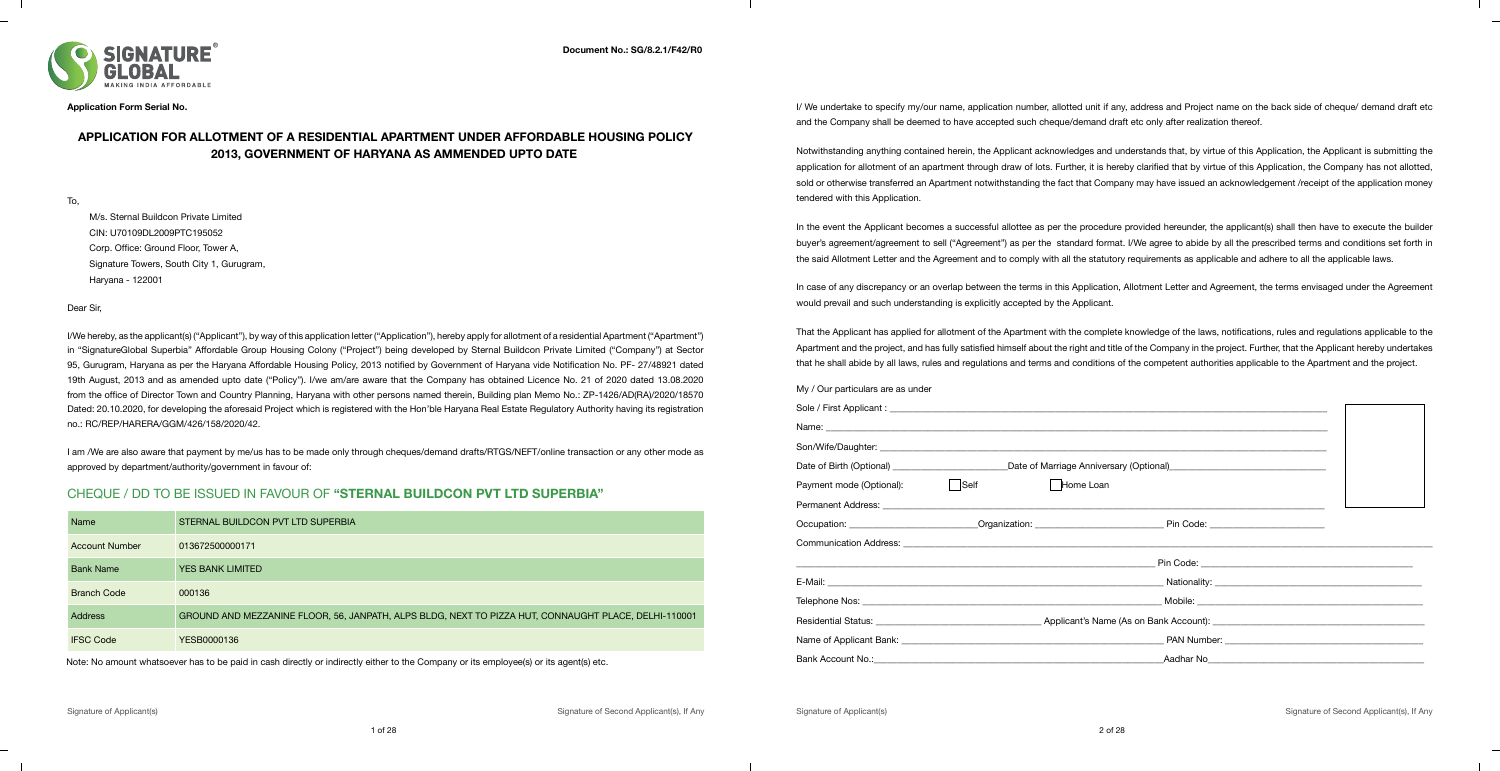

 $\sim$  1.

 $\overline{\phantom{0}}$ 

| Rs.<br>Name:<br>("Booking Amount")<br>Son/Wife/Daughter:<br>Important Note:<br>_Date of Marriage Anniversary (Optional)_<br>Date of Birth (Optional)    | _only) through Cheque/Demand Draft/<br><b>Rupees</b><br>RTGS/NEFT/ online transaction No.<br>towards booking amount i.e., 5% of the cost of the Apartment<br>drawn on<br>dated<br>1. The Booking Amount shall be acceptable vide a single transaction whether it is through demand draft/ cheque or any other mode of payment. |
|---------------------------------------------------------------------------------------------------------------------------------------------------------|--------------------------------------------------------------------------------------------------------------------------------------------------------------------------------------------------------------------------------------------------------------------------------------------------------------------------------|
|                                                                                                                                                         |                                                                                                                                                                                                                                                                                                                                |
|                                                                                                                                                         |                                                                                                                                                                                                                                                                                                                                |
|                                                                                                                                                         |                                                                                                                                                                                                                                                                                                                                |
|                                                                                                                                                         |                                                                                                                                                                                                                                                                                                                                |
|                                                                                                                                                         |                                                                                                                                                                                                                                                                                                                                |
| $\vert$ Self<br>Home Loan<br>Payment mode (Optional):                                                                                                   | 2. Any cutting or overwriting on the Application without signature of Applicant shall not be accepted.                                                                                                                                                                                                                         |
| <b>Permanent Address:</b>                                                                                                                               | 3. After the last date of submission of Application forms to the Company, no amendment in the Application shall be accepted.                                                                                                                                                                                                   |
| Pin Code:<br>Organization:<br>Occupation:                                                                                                               | I/we are submitting following documents along with this Application.                                                                                                                                                                                                                                                           |
| <b>Communication Address:</b>                                                                                                                           | Affidavit on Non-judicial Stamp Paper of Rs. 10/- duly attested by Notary Public in the prescribed format.                                                                                                                                                                                                                     |
|                                                                                                                                                         | 2. Self attested copy of address proof [Ration Card/Aadhaar Card/Voter's I-D card/Passport/Driving License]                                                                                                                                                                                                                    |
| Pin Code:                                                                                                                                               | 3. Self attested copy of PAN Card of applicant(s).                                                                                                                                                                                                                                                                             |
| E-Mail:<br><u> 1980 - Jan Barat, Amerikaansk politiker (</u><br>Nationality:                                                                            | I/we have not made any other application for allotment of Apartment in the Project stated above. I/we further declare that in case cheque/demand draft/online                                                                                                                                                                  |
| Mobile:<br><b>Residential Status:</b><br>Telephone Nos:                                                                                                 | mode of transactions submitted along with this Application towards Booking Amount gets dishonored due to any reason whatsoever, my/our application                                                                                                                                                                             |
|                                                                                                                                                         | shall be treated as "not submitted" at all and I/we shall not be entitled to participate in draw for allotment of Apartments. I/we have read and understand the                                                                                                                                                                |
| Second Applicant's Name (As on Bank Account):                                                                                                           | Affordable Housing Policy 2013 of Government of Haryana as amended up-to-date, which is available on the website of Directorate of Town and country                                                                                                                                                                            |
| PAN Number: ________________________<br>Name of Bank of Second Applicant:                                                                               | Planning, Haryana and undertake to remain bound by the same. I/we understand that there may be various types of apartments in aforesaid Project and I/                                                                                                                                                                         |
|                                                                                                                                                         | we shall accept allotment of Apartment as per result of draw of lots of the applied category, irrespective of its type.                                                                                                                                                                                                        |
| Aadhar No<br>Bank Account No.:                                                                                                                          | Further, I/ We understand that the Applicant (successful allotee) shall be required to make the payments in accordance with the Payment Plan (as defined                                                                                                                                                                       |
|                                                                                                                                                         | hereunder). Furthermore, I/We understand that in case of re-allotment of flat resulting after surrender of flats as well as allotment of left over flats, the amount                                                                                                                                                           |
|                                                                                                                                                         | payable by the Applicant (successful allottee(s))as per the timelines mentioned in the letter issued for such allotment shall be equivalent to the amount                                                                                                                                                                      |
| Whether applicant(s) or their spouse or their dependent children own any Apartment/Plot in any HUDA Developed colony/Sector or any Licenced             | payable by other allottees of respective category of flats after main draw i.e. 1ST draw in the project at that stage of payment plan.                                                                                                                                                                                         |
| colony in any of the Urban areas in Haryana, UT of Chandigarh and NCT Delhi.<br>$ $ No<br>  Yes                                                         | I/we further declare that the company has answered all the queries raised by me/us. Further I/we have also gathered the knowledge about the project from                                                                                                                                                                       |
| Whether the applicant, which includes their spouse or dependent children, is an identified PMAY Beneficiary declared by Urban Local bodies              | the office of the Hon'ble Haryana Real Estate Regulatory Authority. Hence I/we are making this Application after being fully satisfied about the project.                                                                                                                                                                      |
| │ Yes<br>  No<br>department, Haryana                                                                                                                    | The Applicant authorized the company to make refund (if any) through cheque/demand draft issued in the name of first applicant only. Refunds, made to                                                                                                                                                                          |
| 3. Whether applicant(s) or their spouse or their dependent children have made any application for allotment of Apartment/Plot in any other colony under | first applicant shall discharge the company of its obligations towards second applicant also.                                                                                                                                                                                                                                  |
| $\Box$ No<br><b>Yes</b><br>aforesaid Haryana Affordable Housing Policy, 2013 of Government of Haryana.                                                  | The Applicant declares that the particulars given herein above are true and correct to my/our knowledge. I/we have read and understood the attached terms                                                                                                                                                                      |
| 4. If answer to column 3 above is "Yes", please provide details sought in column Nos. 5(a) to 5(c), otherwise write 'N.A.'.                             | and conditions and undertake to be bound by the same.                                                                                                                                                                                                                                                                          |
| 5. 5(a) Person in whose name application is made 5(b) Name & Location of affordable group housing colony                                                | Date                                                                                                                                                                                                                                                                                                                           |
| 5(c) Name and address of company                                                                                                                        |                                                                                                                                                                                                                                                                                                                                |
|                                                                                                                                                         |                                                                                                                                                                                                                                                                                                                                |

 $\mathbb{R}^n$ 

 $\mathbb{R}^n$ 

 $\overline{\phantom{0}}$ 

 $\sim 10$ 

Signature **Signature**  $\begin{pmatrix} 1 & 1 & 1 \\ 1 & 1 & 1 \\ 1 & 1 & 1 \end{pmatrix}$ 

First/sole Applicant **Second Applicant** Second Applicant, if any

 $\mathbb{R}^n$ 

 $\overline{\phantom{a}}$ 

 $\frac{1}{\sqrt{2}}$ 

 $\mathbb{R}^n$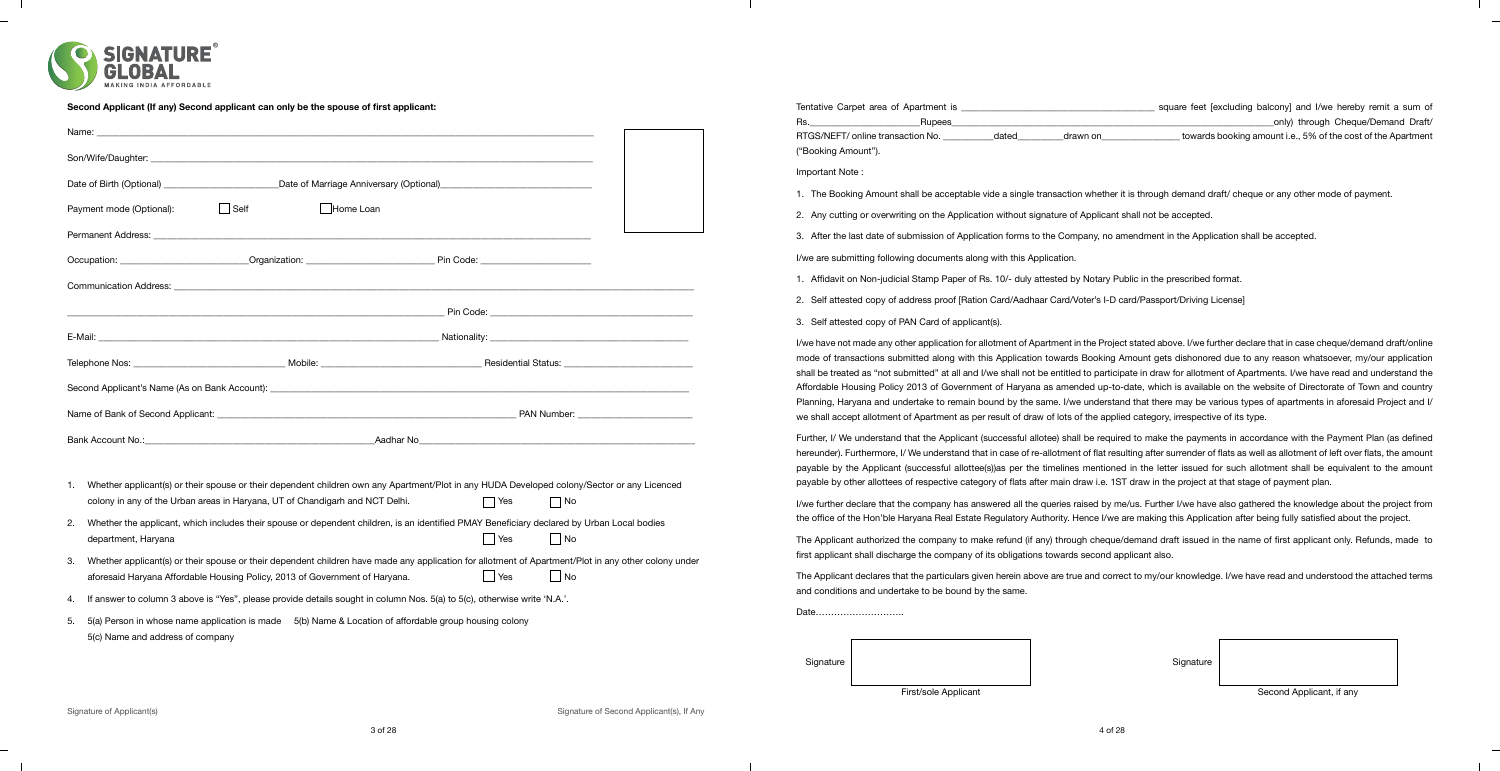

#### **TERMS AND CONDITIONS FOR ALLOTMENT OF THE APARTMENT IN THE PROJECT BEING DEVELOPED BY COMPANY AS PER AFFORDABLE HOUSING POLICY 2013 AS AMENDED TILL DATE**

\*\*\*\*\*\*\*\*\*\*\*\*\*\*\*\*\*\*\*\*\*\*\*\*\*\*\*\*\*\*\*\*\*\*\*\*\*\*\*\*\*\*\*\*\*\*\*\*\*\*\*\*\*\*\*

- 1. Any person can apply, however, the PMAY beneficiaries, which include their spouse or depended children, identified by the Urban Local Bodies Department, Haryana under "Pradhan Mantri Aawas Yojna-Housing for All" programme shall be granted preference in allotment. First priority shall be given to the identified beneficiaries of the said town followed by other PMAY beneficiaries of the State of Haryana. Thereafter, for the remaining apartments, persons which include their spouse or dependent children who do not own any apartment/plot in any HUDA developed colony/sector or any licenced colony in any of the Urban areas in Haryana, UT of Chandigarh and NCT Delhi shall be given next preference in allotment of apartments. An applicant in a specific colony shall make only one application. Any successful applicant under this policy shall not be eligible for allotment of any other apartment under this policy in any other colony. In case he/she is successful in more than one colony, he/she will have choice to retain only one apartment. All such applicants shall submit an affidavit to this effect
- 2. All the terms and conditions of the Policy shall be applicable on the Apartment allotted. Notwithstanding anything contained anywhere in this Application Form, it has been categorically made clear that amendments in the Affordable Housing Policy 2013 by Notification NO. PF-27/15922 dated 05, July, 2019 will regulate the contents of this Application Form.
- 3. Building plans for the Project, specifications, quantity, standard and quality of material to be used in construction of Project and nature of facilities to be provided in the Project shall be determined by the Company. I/We understand and agree that in the event of reduction in the carpet area of the Apartment, the Company shall refund the excess amounts paid by me/us within the prescribed period under RERA from the date of the knowledge of the reduction in the carpet area.. I/We further agree that in the event of any increase in the carpet area of the Apartment, which shall not be more than 5% (five percent) of the carpet area of the Apartment as mentioned in the Application and the Agreement and subject to the maximum ceiling provided under the Policy, the Company shall be entitled to demand the payable amounts along with the next due installment as per the Payment Plan. All such adjustments in the amounts payable or refundable as the case may be shall be made at the same rates as agreed herein subject to applicable laws.
- 4. The Applicant has examined and is satisfied with the nature of rights, title and interest of the Company in the Project, which is being developed/ constructed by the Company as per the applicable laws. The Applicant agrees and accepts to abide by the terms and conditions of all the permissions, sanctions, directions etc. issued by DTCP, Chandigarh, Haryana, and/or by any other competent authorities in this regard, to the Company.
- 5. The Applicant, subject to prior appointment, shall inspect the site where the Apartment is being constructed. The Applicant shall not merely rely upon or be influenced by any architect's plan, sales plan, sales brochures, advertisement, representations, warranties, statements or estimates of any nature whatsoever, whether written or oral, made by the Company and shall make his personal judgment prior to submitting application for allotment of an Apartment.

6. The Applicant (successful allottee) shall before taking possession of the Apartment, clear all the dues as well as applicable taxes and other charges/fee etc. towards the Apartment and would have the conveyance deed for the Apartment executed in his favour by the Company after paying stamp duty, registration fee, administrative charges and any other charges/expenses, as applicable.

7. The Applicant undertakes to abide by all applicable laws including any bye laws, laws, rules and regulations, the Real Estate (Regulation and Development) Act 2016 and the rules framed thereunder ("Real Estate Act").

8. The Applicant (successful allottee) may avail for loans from financial institutions to finance the Apartment. However, if a particular financing institution or bank refuses to extend financial assistance on any ground whatsoever, the Applicant (successful allottee) shall not make such refusal an excuse for non-payment of further installments / dues. In case there is any delay in processing the loan in favour of the Applicant (successful allottee) due to any reason what-so-ever and consequently the payments of installments are delayed by the Applicant (successful allottee) to the Company, the Applicant (successful allottee) agrees and accepts to make the payment of accrued interest to the Company, unconditionally.

| S. No.         | <b>Heads</b>                                                                            | <b>Amount</b> | <b>Applicable Taxes</b> |
|----------------|-----------------------------------------------------------------------------------------|---------------|-------------------------|
|                | Rate of Apartment per square feet                                                       |               |                         |
| $\overline{2}$ | Rate of balcony per square feet                                                         |               |                         |
| 3              | Administrative Charges at the time of issuance of allotment letter                      |               |                         |
| 4              | Administrative Charges for sale/conveyance deed execution and registration#             |               |                         |
| 5              | Electricity Meter cost <sup>#</sup>                                                     |               |                         |
| 6              | Interest Free Operating Cost Security#                                                  |               |                         |
| $\overline{7}$ | Advance Deposit for Operating and Running Cost for Utility Services* for one year       |               |                         |
| 8              | Stamp Duty*                                                                             |               |                         |
| 9              | Registration Charges at the time of execution and registration of sale/conveyance deed* |               |                         |
| 10             | Administrative Charges at the time of conveyance deed                                   |               |                         |
| 11             | Charges/fees for Electricity#                                                           |               |                         |
| 12             | External Service Charge(Electrical/Water/ Sewerage etc)#                                |               |                         |
| 13             | Advanced Electricity Consumption Deposit (ACD) <sup>#</sup>                             |               |                         |
| 16             | Other charges <sup>#</sup>                                                              |               |                         |

\*Maintenance services as prescribed in Section 3 (3) (iii) of The Haryana Development and Regulation of Urban Areas Act, 1975 and in the licence are free in term of the Haryana Affordable Housing Policy 2013. However, operating and Running Cost for Utility Services has to be paid by the Allottee(s).

# The same would be informed at the time of conveyance deed as its actual rate cannot be ascertained as of now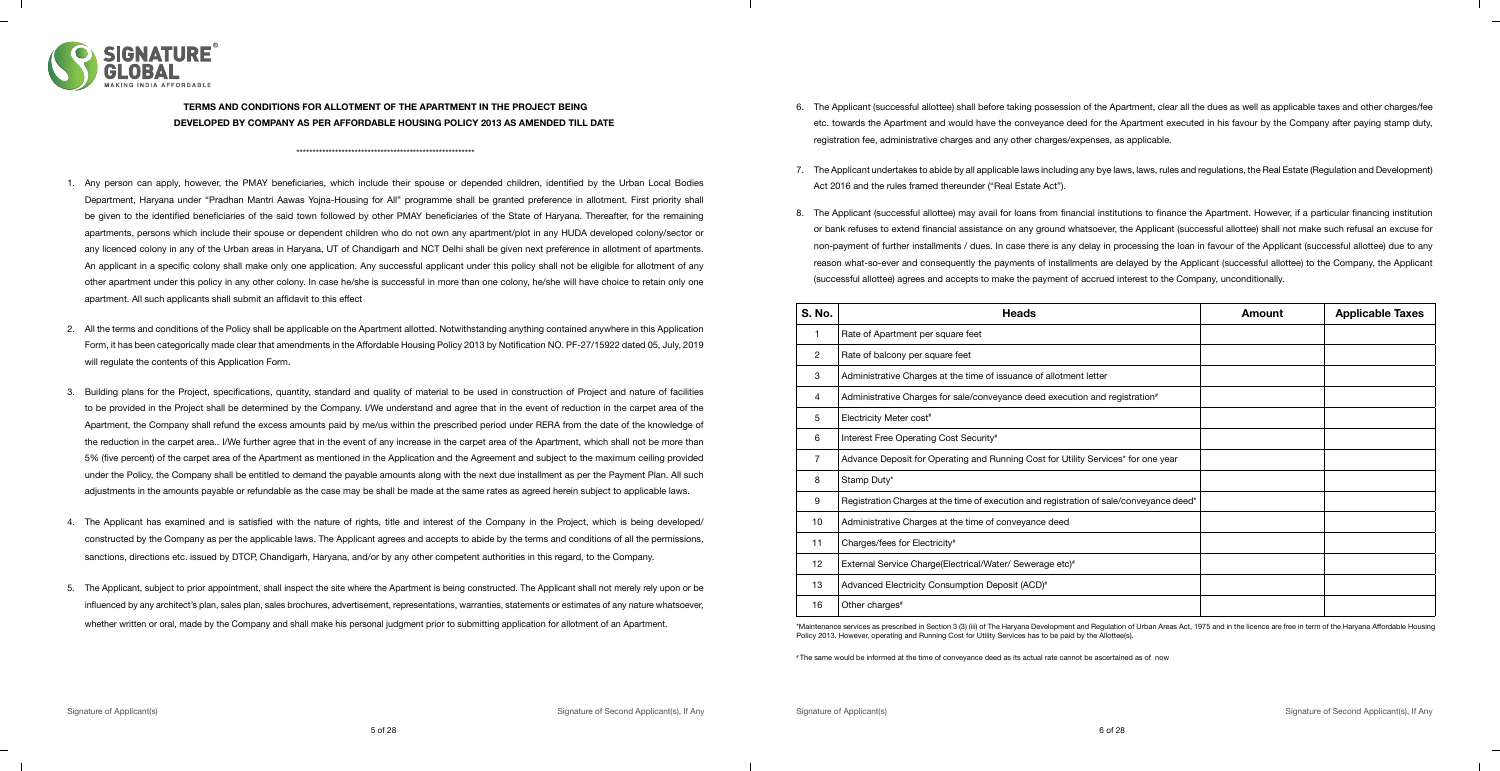

- 9. The Applicant becoming a successful allotee in the manner as provided in Affordable Housing Policy 2013 as amended uptodate, shall be liable to pay the total price for the Apartment based on the carpet area and balcony area, if applicable i.e. \_\_\_\_\_\_\_\_\_\_approx. (Rupees only) ("Total Price").
- 10. The Total Price above includes the Booking Amount paid by the Applicant (successful allottee) to the Company towards the aforesaid Apartment.
- 11. In case there is any change or modification in the rate of any applicable taxes/ fees/ charges/ levies etc., the subsequent amount payable by the Applicant (successful allottee) to the Company shall be increased or decreased based on such change or modification. Provided that GST is applicable on interest, late fees and penalty on delayed payment. Pursuant to foregoing, interest, late fees and penalty on delayed payment, along with GST applicable thereon will be computed as and when the Applicant (successful allottee) will make such payments to the Company on account of delayed payment. Provided further that if there is any increase in the rate of taxes / fees/ charges/ levies etc. after the expiry of the scheduled date of completion of the Project as per registration with the competent authority, which shall include the extension of registration, if any, granted to the Project by the competent authority, as per the Real Estate Act, the same shall not be charged from the Applicant (successful allottee).
- 12. The Company shall periodically intimate, in writing, to the Applicant (successful allottee) on their email address if any, given in application form, the amount payable as stated in above and the Applicant (successful allottee) shall make payment demanded by the Company within the time and in the manner specified therein. In addition, the Company shall provide to the Applicant (successful allottee) the details of the taxes paid or demanded along with the acts/rules/notifications together with dates from which such taxes/levies etc. have been imposed or become effective.
- 13. The Total Price of the aforesaid Apartment includes recovery of price of land, construction of not only the aforesaid Apartment but also the common areas, internal development charges, cost of providing electric wiring, electrical connectivity to the Apartment, lift, water line and plumbing, finishing with paint, marbles, tiles, doors, windows, fire detection and firefighting equipment in the common areas etc. Charges/fee/cost/tax for Electric Meter and other resources/services/facilities/amenities would be additionally payable by the successful allottee at the applicable rate at relevant point of time.
- 14. The Total Price is escalation free, save and except increases which the Applicant (successful allottee) hereby agrees to pay, due to increase on account of development charges under any name/head whatsoever payable to the competent authority under the applicable laws/rules/regulation etc and/or any other increase in charges which may be levied or imposed by the competent authority from time to time. The Company undertakes and agrees that while raising a demand on the Applicant (successful allottee) for increase in development charges as stated above, cost/charges imposed by the competent authorities, the Company shall enclose the said notification/order/rule/regulation to that effect along with the demand letter being issued to the Applicant (successful allottee), which shall only be applicable on subsequent payments. Provided that if there is any new imposition or increase of any

development charges as stated above after the expiry of the scheduled date of completion of the project for the aforesaid Apartment as per registration with the Authority, which shall include the extension of the registration, if any, granted to the said Project/ Apartment by the competent authority, as per applicable laws, the same shall not be chargeable from the Applicant (successful allottee).

15. There will be no power back up facility in Project. However, if power backup is required to be provided either for lifts or for common areas and facilities, cost of equipment and installation thereof, which forms part of the Total Price, Operating/running cost/ charges thereof shall be paid by the Applicant (successful allottee).

16. The Applicant has to deposit 5% of the Total Price alongwith the Application. The Applicant (successful allottee(s)) will be required to deposit additional 20% amount of the Total Price at the time of allotment of Apartment. The balance 75% of the Total Price will be payable by the Applicant in 6 (six) equated 6 (six) monthly installments spread over a three year period, with no interest falling due before the due date for payment ("Payment Plan"). In case of re-allotment resulting after surrender of flats as well as allotment of left over flats, the amount payable by the Applicant (successful allottee(s))as per the timelines mentioned in the letter issued for such allotment shall be equivalent to the amount payable by other allottees of respective category of flats after main draw i.e. 1st draw in the project at that stage of payment plan. It is clarified that payment applicable to the allottee of the main draw i.e. 1st draw in the project shall be followed by the re-allotment Applicant to pay the balance payment. The Applicant (successful allottee(s)) shall be liable to execute and get registered the Agreement of Sale/Builder Buyer Agreement/BBA as well as to pay the said amount within the time line mentioned in the allotment letter. Any default in payment by the Applicant shall attract an interest as provided in Rule 15 of the Haryana Real Estate Regulatory Authority, Rules, 2017, prescribed under the Policy.

#### **Allotment Process**

17. Once the applications relating to allotment of apartments in the Project, are received by the Company, the same shall be scrutinized. Scrutiny of applications received for allotment of apartments in Project shall be completed by the Company under the overall monitoring of concerned District Town Planner (DTP). The scrutiny of applications by the joint team of Company and DTP Gurugram shall be completed within three months from the last date of receipts of applications. Applications found to be ineligible shall be returned within one month of completion of scrutiny by the Company indicating the grounds on which the application has been held to be ineligible alongwith the Booking Amount received from such applicants. No interest shall be paid in such cases.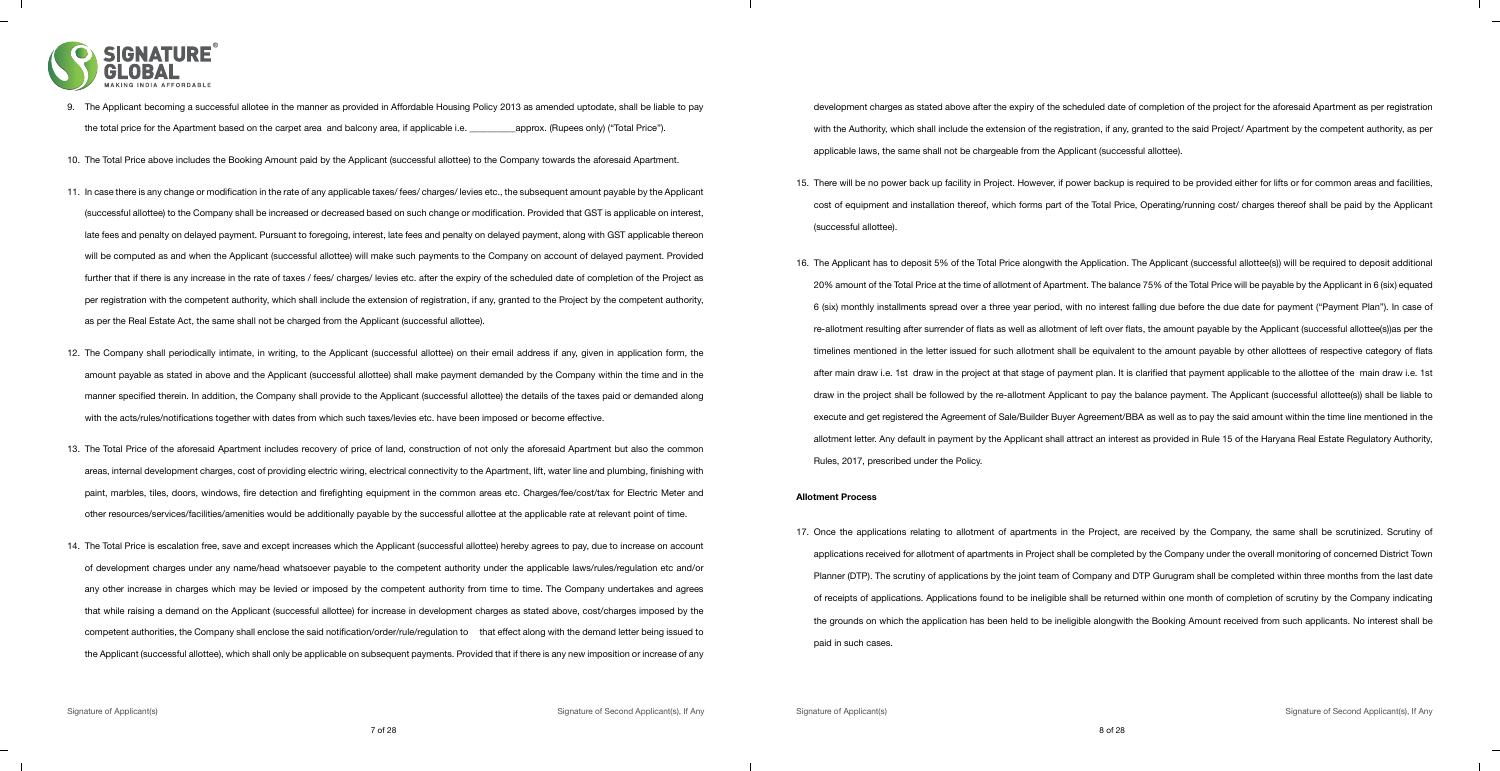

- 18. Allotment of apartments in the Project shall be made by way of draw of lots. Date of draw of lots shall be fixed by the Senior Town Planner, Gurugram Circle. After fixation of date for draw of lots, an advertisement shall be issued by the Company informing the applicants about the details regarding date/ time and venue of the draw of lots in the same newspaper in which the original advertisement was issued.
- 19. Upto 5% of the total number of Apartments as approved in the building plans may be allotted by the Company to its employees/associates/ friends/ relatives etc.in accordance with Policy.
- 20. The draw for allotment of apartments in the Project shall be held under the supervision of a committee consisting of deputy commissioner or his representative (at least of the cadre of Haryana Civil Services), Senior Town Planner (Gurugram Circle) and DTP Gurugram and the representative of the Company.
- 21. Only such Applications shall be considered for draw of lots which are complete and which fulfill the criteria laid down in the Policy. However, it is possible that some of the application forms have certain minor deficiencies, viz., missing entry on the application form, incorrect /missing line in affidavit, illegible copies of certain documents etc. Such applications may also be included in the draw of lots. However, in case any of such applications are declared successful in the draw of lots, applicants may be granted an opportunity of removing the shortcomings in their application in all respects within a period of 15 days, failing which their claim shall stand forfeited. The said 15 days period shall start from the date of publication of the list of successful allottees in the newspaper marking those successful applications with minor deficiencies for information and notice of such applicants for removing such deficiencies and submit the same to the concerned DTP. The list of such successful allottees shall also be maintained on the website of the Department.
- 22. A waiting list for a maximum of 25% of the total available number of apartments in Project available for allotment, shall also be prepared during the draw of lots who can be offered the allotment in case some of the successful allottees are not able to remove the deficiencies in their application within the prescribed period of 15 days. In case of surrender of apartments in Project by any successful applicant, an amount, in addition to, Rs. 25000/- (Rupees Twenty Five Thousand only), as prescribed by amendment in the Affordable Housing Policy 2013 vide Notification NO. PF-27/15922 dated 05, July, 2019, shall be deducted by the Company. Details mentioned hereinafter. Such apartments, depending upon the number of the draw of lots/stage of project, may be considered by the committee for offer to those applicants failing in the waiting list. However, non-removal of deficiencies by any successful application shall not be considered as surrender of apartment and no such deduction shall be applicable on such case. If any wait listed candidate does

not want to continue in the waiting list, he may seek withdrawal and the Company shall refund the Booking Amount within 30 days, without imposing any penalty. The waiting list shall be maintained for a period of 2 years, after which the Booking Amount shall be refunded back to the waitlisted applicants, without any interest. All non-successful applicants shall be refunded back the Booking Amount within 15 days of holding the draw of lots.

23. If the Applicant (successful allottee) fails to deposit the installments within the time-period in terms of the Payment Plan and as prescribed in the Allotment Letter, a reminder may be issued to him informing to deposit the due installments within a period of 15 days from the date of issue of such notice. If the Applicant (successful allottee) still defaults in making the payment, the list of such defaulters may be published in one regional Hindi newspaper having circulation of more than ten thousand in the State, for payment of due amount within 15 days from the date of publication of such notice, failing which allotment in relation to the Applicant (successful allottee) may be cancelled. The Applicant (successful allottee) agrees and understands that in the event of cancellation/ surrender of allotted unit/flat/ due to any reason whatsoever following amount shall be forfeited in addition to Rs. 25,000/- along with applicable taxes/charges/fee etc:

Further interest on delayed payment and applicable taxes thereon shall also be deducted. Thereafter balance amount shall be refunded to the Applicant (successful allottee).

24. Once the Apartment is allotted in favour of Applicant (successful allottee), the same cannot be transferred by the Company to any other person by

documentation in its records. Such Apartment shall also be prohibited for transfer/sale up to one year after getting the possession by the Applicant (successful allottee). Breach of this condition will attract penalty equivalent to 200% of the Selling Price. The penalty will be deposited in the "Fund" administered by the Town and Country Planning Departments so that the infrastructure of the state can be improved. Failure to deposit such penalty shall result in resumption of the Apartment by the Applicant (successful allottee) and its re- allotment in consultation with the Department.

| S. NO. | <b>PARTICULAR</b>                                                    | <b>AMOUNT TO BE FORFEITED</b> |
|--------|----------------------------------------------------------------------|-------------------------------|
| 1.     | In case of surrender/cancellation before the commencement of project | Nil                           |
| 2.     | Upto 1 year from the date of commencement of project                 | 1% of the cost of flat        |
| 3.     | Upto 2 years from the date of commencement of project                | 3% of the cost of flat        |
| 4.     | After 2 years from the date of commencement of project               | 5% of the cost of flat        |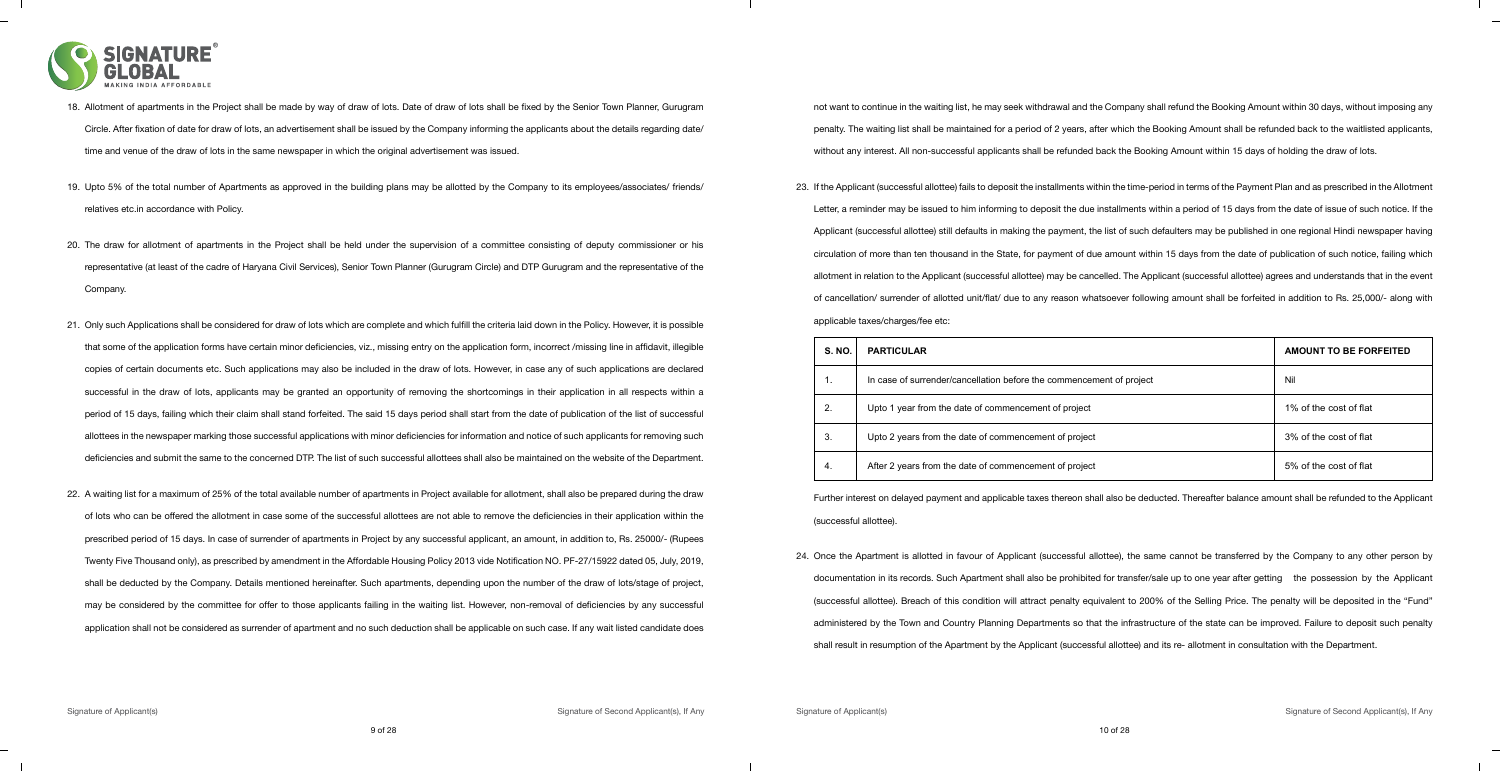

| 25. The transfer of the Apartment through execution of irrevocable General Power of Attorney where the consideration amount has been passed to the              |     | 30. The      |
|-----------------------------------------------------------------------------------------------------------------------------------------------------------------|-----|--------------|
| executor or any one on his behalf will be considered as sale of the property and same will be counted as breach of the Policy. Penal proceedings as per         |     | by th        |
| the Policy shall be initiated against the Applicant (successful allottee).                                                                                      |     | neve         |
|                                                                                                                                                                 |     | <b>RCC</b>   |
| 26. Only one two-wheeler parking site shall be earmarked for the Apartment, which shall be allotted only to the Applicant (successful allottee). The parking    |     |              |
| bay of two-wheelers shall be 0.8m x 2.5m unless otherwise specified in the zoning plan. No car parking shall be allotted to Applicant (successful allottee)     |     | 31. The /    |
| in the Project. The balance available parking space, if any, beyond the allocated two-wheeler parking sites, can be earmarked as free-visitor-car-parking       |     | shall        |
| space.                                                                                                                                                          |     | along        |
|                                                                                                                                                                 |     |              |
| 27. The Company shall be required to provide the following community sites in the Project, which shall form part of the common areas and facilities:            |     | 32. The      |
| a. One built-up community hall of not less than 2000 sqft.                                                                                                      |     | charg        |
|                                                                                                                                                                 |     | date         |
| b. One built-up anganwadi-cum creche of not less than 2000 sqft area.                                                                                           |     | 33. Even     |
|                                                                                                                                                                 |     |              |
| c. No other community sites shall be required to be provided in the Project.                                                                                    | (i) | Subj         |
| 28. Possession of Apartment shall be offered by the Company within a period of four years from the date of approval of building plans or grant of environmental |     | estat        |
| clearance, whichever is later and within such extended time (if any) as may be allowed by competent authorities.                                                |     |              |
|                                                                                                                                                                 |     | $(a)$ The    |
| 29. Upon receipt of the occupation certificate or part thereof of building blocks in respect of the Project, the Company shall issue a written notice offering  |     | abov         |
| the possession of the Apartment ("Possession Notice"), to the Applicant (successful allottee) offering the possession of the Apartment to be taken at the       |     | shall        |
| earliest and under any circumstances within three months from the date of receipt of above Possession Notice. Upon receiving the Possession Notice              |     | habit        |
| from the Company, the Applicant (successful allottee) shall take possession of the Apartment from the Company by executing necessary indemnities,               |     | partio       |
| undertakings and such other documentation as prescribed in the Agreement of Sale and/or at relevant point of time, and the Company shall give                   | (b) | <b>Disco</b> |
| possession of the Apartment to the Applicant (successful allottee). In case the Applicant (successful allottee) fails to take possession within the time        |     | Estat        |
| provided in the Possession Notice, such Applicant (successful allottee) shall continue to be liable to pay holding charges and other charges as applicable      |     |              |
| in terms of the Agreement.                                                                                                                                      |     |              |

30. The Apartment shall be used only for residential purposes by the Applicant (successful allottee). After handing over of the possession of the Apartment he Company, the Applicant (successful allottee) shall himself be responsible for repairs and maintenance thereof. Applicant (successful allottee) shall er make any structural changes in said Apartment. Applicant (successful allottee) shall not add or remove (either in part or whole) any wall or pillar or slab (including if same forms part of said Apartment).

Applicant (successful allottee) shall be entitled only to the area enclosed within the peripheral walls of the Apartment. Applicant (successful allottee) not keep any material in the common areas of the Project. Applicant (successful allottee) shall be entitled to use the common areas of the Project ig-with other allottees for such purposes for which such common areas have been developed.

Applicant (successful allottee) shall bear costs of consumption of electricity and water for his Apartment as well as the proportionate running cost/ rges (i.e., electricity, water, manpower & consumables etc) for providing common services, amenities, facilities etc in the Project with effect from the of offer of possession of Apartment by the Company.

#### nts of Default:

ject to the Force Majeure Events, court orders, Government policy/ guidelines, decisions, orders etc affecting the regular development of the real te project the Company shall be considered under a condition of default, in the following events:

Company fails to provide ready to move in possession of the Apartment to the Applicant(s) (successful allottee) within the time period specified ve or fails to complete the Project within the stipulated time disclosed at the time of registration of the Project with the concerned authority which include the extension of registration. For the purpose of this clause, 'ready to move in possession' shall mean that the Apartment shall be in a table condition which is complete in all respects including the provision of all specifications, amenities and facilities, as agreed to between the ies, and for which occupation certificate or part thereof has been issued by the competent authority;

ontinuance of the Company's business as a developer on account of suspension or revocation of his registration under the provisions of the Real te Act or the rules or regulations made thereunder.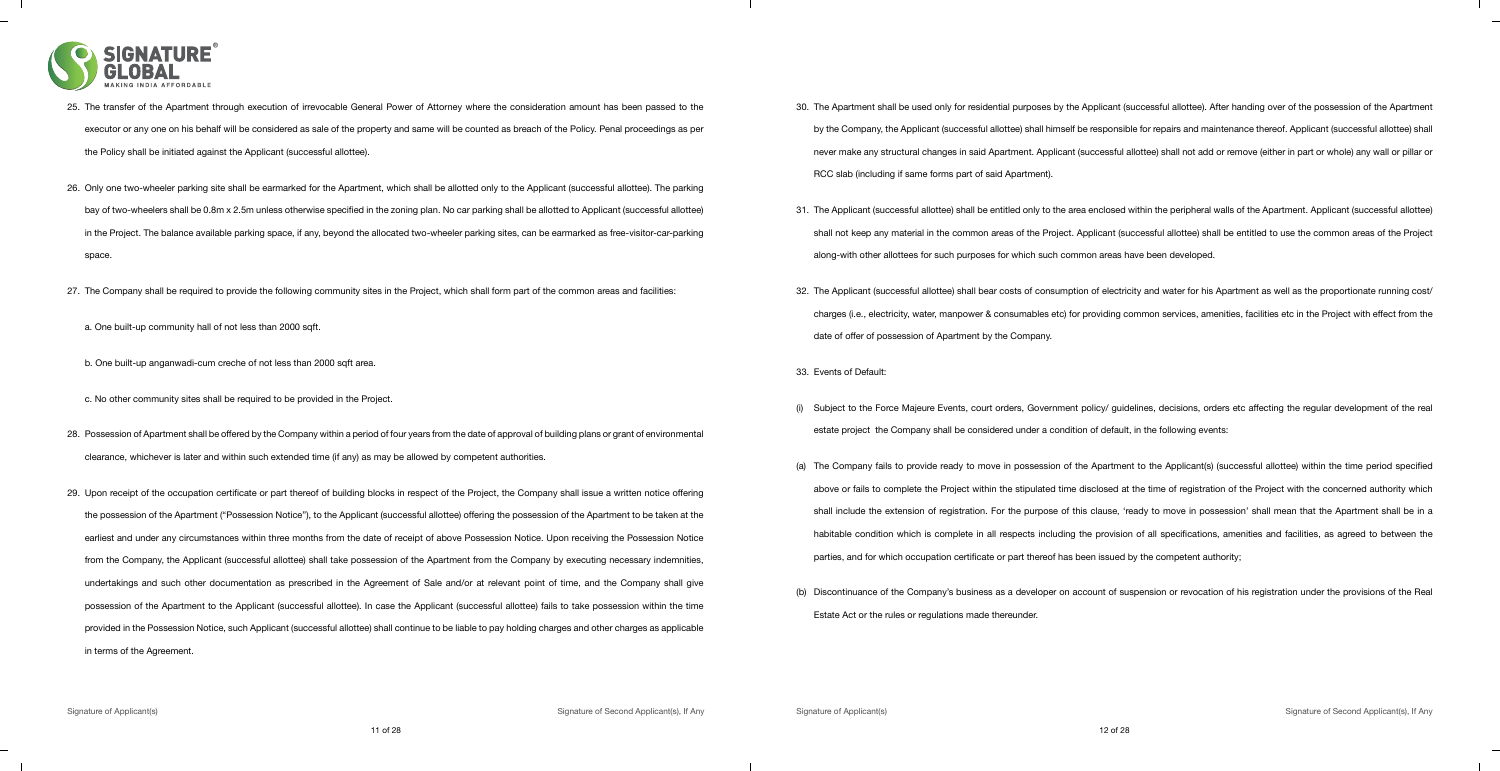

|     | In case of default by Company under the conditions listed above, Applicant(s) (successful allottee) is entitled to the following:                            |     | (e) Failu         |
|-----|--------------------------------------------------------------------------------------------------------------------------------------------------------------|-----|-------------------|
|     |                                                                                                                                                              |     | Agre              |
| (a) | Stop making further payments to Company as demanded by the Company. If the Applicant(s) (successful allottee) stops making payments, the Company             |     |                   |
|     | shall correct the situation by completing the construction/ development milestones and only thereafter the Applicant(s) (successful allottee) be required    | (f) | Any               |
|     | to make the next payment without any interest for the period of such delay; or                                                                               |     |                   |
|     |                                                                                                                                                              |     | $(iv)$ In $ca$    |
| (b) | The Applicant(s) (successful allottee) shall have the option of terminating the allotment of Apartment/Agreement in which case the Company shall be          |     | optic             |
|     | liable to refund the entire money paid by the Applicant(s) (successful allottee) under any head whatsoever towards the purchase of the Apartment, along      |     | (a) The           |
|     | with interest as provided in Rule 15 of the Haryana Real Estate Regulatory Authority, Rules, 2017 within ninety days of receiving the termination notice:    |     | 2017              |
|     |                                                                                                                                                              |     |                   |
|     | Provided that where an Applicant(s) (successful allottee) does not intend to withdraw from the Project or terminate the allotment of the Apartment/          |     | of ar             |
|     | Agreement, he shall be paid, by the Company, the interest as provided in Rule 15 of the Haryana Real Estate Regulatory Authority, Rules, 2017 for every      |     | (suco             |
|     | month of delay till the handing over of the possession of the Apartment, which shall be paid by the Company to the Applicant(s) (successful allottee)        |     | (suco             |
|     | within ninety days of it becoming due.                                                                                                                       |     | at its            |
|     |                                                                                                                                                              |     | of th             |
|     | The Applicant(s) (successful allottee) shall be considered under a condition of default, in the following events:                                            |     | the e             |
| (a) | In case the Applicant (successful allottee) fails to make payments for two consecutive demands made by the Company as per the Payment Plan annexed           |     | canc              |
|     | hereto, despite having been issued notice in that regard the Applicant (successful allottee) shall be liable to pay penal interest as provided in Rule 15 of |     | part <sub>)</sub> |
|     | the Haryana Real Estate Regulatory Authority, Rules, 2017 to the Company on the unpaid amount;                                                               |     | of ca             |
|     |                                                                                                                                                              |     | ment              |
|     | Dishonour of any cheque(s), including post-dated cheques, given by the Applicant(s) (successful allottee) to the Company, for any reason whatsoever;         |     | 2017              |
|     | Failure to execute the Agreement, conveyance deed, operating service agreement and/or any other document required to be executed, within such the            |     |                   |
|     |                                                                                                                                                              |     | (b) In ca         |
|     | timelines as stipulated and in terms of the Agreement/Application;                                                                                           |     | towa              |
|     | Applicant(s) (successful allottee) fails to take possession of the Apartment, within the time provided herein above;                                         |     | amo               |
|     |                                                                                                                                                              |     | 31 The            |

ure to pay any taxes and other charges including stamp duty, legal charges, registration charges, any incidental charges etc. in terms of the ement/Application;

other breach of a provision under Agreement/Application/ Policy by the Applicant(s) (successful allottee).

ase of an event of default committed by an Applicant(s) (successful allottee) in terms of sub clause (iii) above, the Company will have the following ons (exercisable individually or jointly, at the sole discretion of the Company):

Applicant(s) (successful allottee) shall be liable to pay penal interest as provided in Rule 15 of the Haryana Real Estate Regulatory Authority, Rules, for the period of delay. Subject to the provision for payment of interest, in the event the Applicant (successful allotee), fails to make the payment Iny of the installments of the Total Price or any other amounts falling due within the stipulated time, the Company may issue a notice to the Applicant cessful allottee) for making the payment of the due amount within a period of 15 (fifteen) days from the date of issue of such notice. If the Applicant cessful allottee) still defaults in making payment of the amount due along with interest within the period of said 15 (fifteen) days, the Company may sole discretion publish the name of the Applicant (successful allotee) in a regional Hindi newspaper in Haryana as a defaulter requiring the payment ne amount due within 15 (fifteen) days from the date of the publication of such notice. Upon the failure of the Applicant (successful allotee) to clear entire due amount within this additional period of 15 (fifteen) days, the allotment of the Apartment may be cancelled by the Company. In case of such ellation, the Allotee(s) shall have no lien or claim on the Apartment and the Company will be entitled to sell, convey or transfer the Apartment to any for in terms of the applicable Affordable Housing Policy. In such an event, the amount received from the Applicant (successful allotee), until the date ancellation of the allotment of the Apartment by the Company, shall be refunded to the Applicant (successful allotee) after deducting the amount tioned herein above, Any default in payment will bear penal interest as provided in Rule 15 of the Haryana Real Estate Regulatory Authority, Rules, <sup>7</sup> on the amount due accruing in favour of the Company in terms of the Application/ Agreement.

ase of payment of delayed installment as per the Payment Plan, the payment so made by the Applicant (successful allotee) shall first be adjusted ards interest accrued on previous outstanding amounts and only thereafter the balance payment shall be adjusted towards the current outstanding unts.

34. The Company shall maintain the Project for a period of five years from the date of grant of occupancy certificate, after which theProject shall stand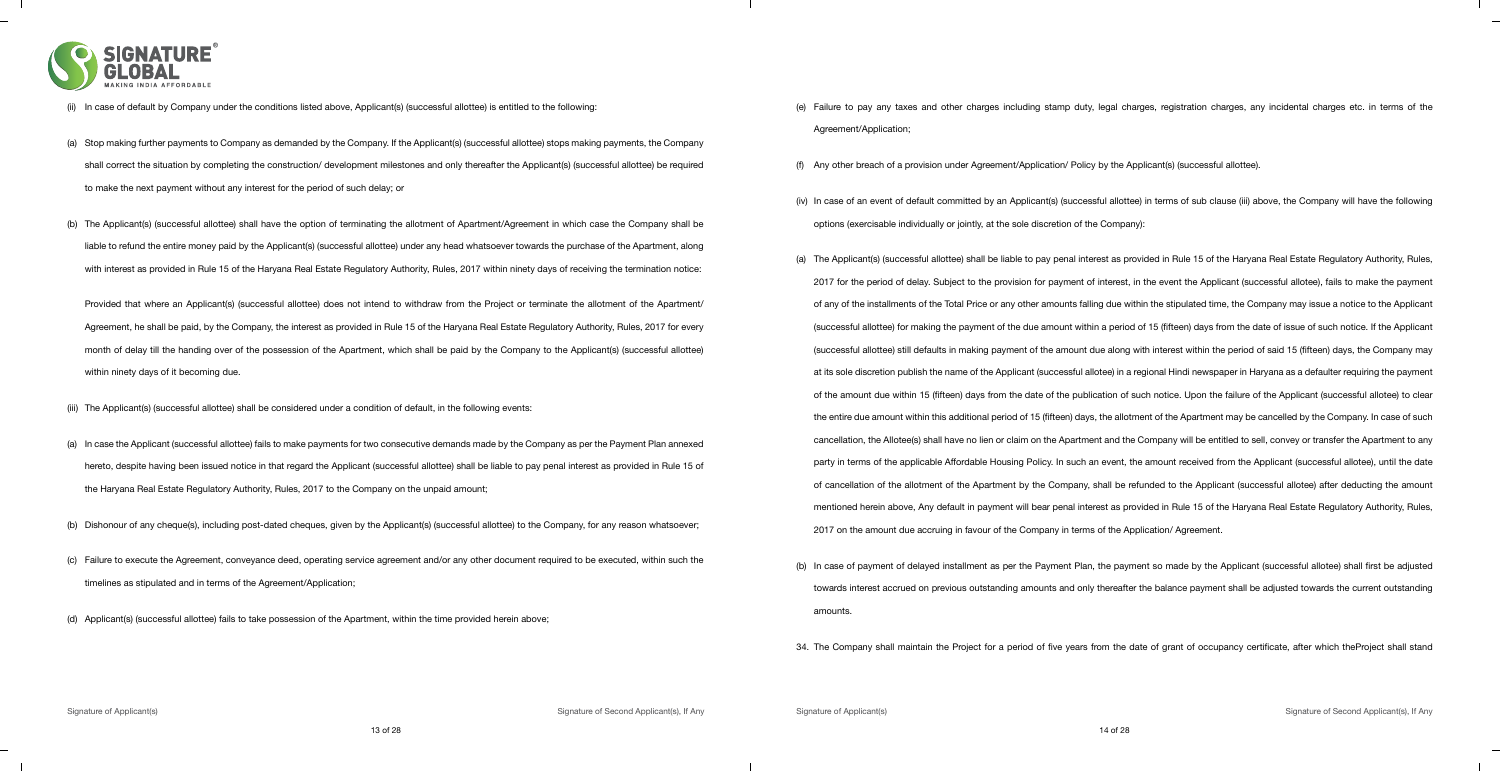

transferred to the "association of apartment owners" constituted under the Haryana Apartment Ownership Act 1983, for maintenance. The Company shall not be allowed to retain the maintenance of the Project either directly or indirectly (through any of its agencies) after the end of the said five years period. Engaging any agency for such maintenance works shall be at the sole discretion and terms and conditions finalised by the "association of apartment owners" constituted under the Apartment Ownership Act 1983.

- 35. The Applicant(s) shall have no objection in case the Company creates a charge on the Project land prior to the execution of conveyance/sale deed in its favour and during the course of development of the Project for raising loan from any bank/ financial institution. However, such charge, if created, shall be vacated before handling over possession of the Apartment to the Applicant (successful allottee).
- 36. The Applicant shall get his / her / their complete address registered with the Company at the time of submitting application for allotment and it shall be his / her/ their responsibility to inform the Company in writing by registered AD letter for any change in their mailing or permanent address. If he fails to do so then failing which, all demand notices and letters posted at the first registered address will be deemed to have been received by him at the time when those should ordinarily reach at such address and he shall be responsible for any default in making payment and other consequences that might occur there from.
- 37. In case of joint applicant(s)/allottee(s), the Company shall send all letters/ notices and communications to the sole/first applicant/ allottee at his address given in the application form through registered/speed post or through courier. All such letters/notices and communications so sent to the sole/first applicant shall be deemed to have been duly received by all applicants within 5 days from the date of dispatch. The Company shall not be liable to send separate communication, letters and notices to the second applicant(s) or to applicant(s) other than the first applicant(s).
- 38. That the rights and obligations of the Applicant and the Company under or arising out of this Application shall be construed and enforced in accordance with the applicable laws of India.
- 39. The Applicant hereby undertakes to inform the Company of any change in his address or in any other particular/information, given above, in writing, failing which the particulars available in the Application shall be deemed to be correct and all the letters or any kind of communication sent at the recorded address by the Company, shall be deemed to have been received by applicant and shall not be subject to any dispute of any nature. In case of any default in communication due to incorrect information, the Applicant(s) shall be liable to borne all the cost and expenses.

40. All or any disputes arising out or touching upon or in relation to the terms and conditions of this Application/ Agreement, including the interpretation and validity of the terms thereof and the respective rights and obligations of the parties, shall be settled amicably by mutual discussion, failing which the same shall be settled through the adjudicating officer appointed under the Real Estate Act, 2016

| Signature | Signature |
|-----------|-----------|
|           |           |

First/sole Applicant Second Applicant Second Applicant, if any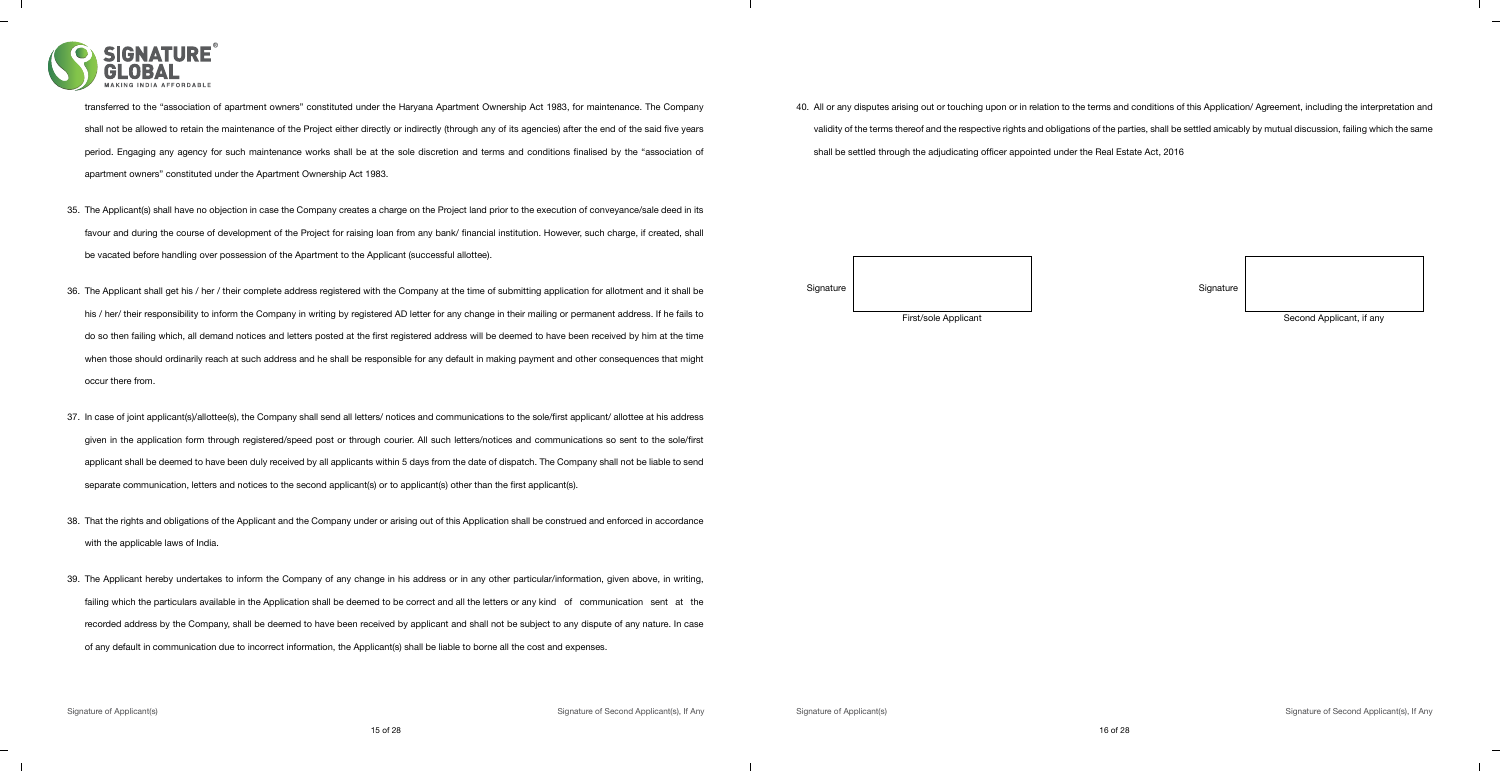|    | S. NO. Construction Milestones                       | Installment to be paid                                      |
|----|------------------------------------------------------|-------------------------------------------------------------|
|    | At the time of application                           | 5% of Total Unit Cost                                       |
| 2  | Within 15 Days of Issuance of allotment letter       | 20% of Total Unit Cost (Simultaneously BBA has to Executed) |
| 3  | Completion of foundation of all towers               | 15% of Total Unit Cost                                      |
| 4  | Casting of floors 24 Rcc slabs out of 124 Rcc slabs  | 12.50% of Total Unit Cost                                   |
| 5  | Casting of floors 48 Rcc slabs out of 124 Rcc slabs  | 12.50% of Total Unit Cost                                   |
| 6  | Casting of floors 72 Rcc slabs out of 124 Rcc slabs  | 10% of Total Unit Cost                                      |
| 7  | Casting of floors 96 Rcc slabs out of 124 Rcc slabs  | 10% of Total Unit Cost                                      |
| 8  | Casting of floors 124 Rcc slabs out of 124 Rcc slabs | 5% of Total Unit Cost                                       |
| 9  | Upon completion of flooring & UPVC windows           | 5% of Total Unit Cost                                       |
| 10 | On offer of possession                               | 5% of Total Unit Cost                                       |

\*In case of re-allotment of flat resulting after surrender of flats as well as allotment of left over flats, the amount payable by the Allottee as per the timelines mentioned in the letter issued for such allotment shall be equivalent to the amount payable by other allottees of respective category of flats after main draw i.e. 1ST draw in the project at that stage of payment plan. In case of failure to pay the same within the timelines mentioned in the letter issued for such allotment, the Allottee shall be liable to pay interest as provided in Rule 15 of the Haryana Real Estate Regulatory Authority, Rules, 2017 as prescribed under the Policy. The Applicant (successful allottee(s)) shall be liable to execute and get registered the Agreement of Sale/Builder Buyer Agreement/BBA as well as to pay the said amount.

Counter

Ceiling

Wiring

Switche

Flooring in mix design of marble, granite and tile. Accordingly variations in shade and/ or size and/or colour and/or design of the tiles, motifs, mica etc may occur.



#### **SCHEDULE OF PAYMENT/PAYMENT PLAN\* FOR MAIN (I.E. 1ST ) DRAW ALLOTTEES**

Note: Statutory Taxes extra as applicable.

| SPECIFICATIONS OF APARTMENT IN THE PROJECT BEING DEVELOPED |                                                                                                   |  |  |  |  |
|------------------------------------------------------------|---------------------------------------------------------------------------------------------------|--|--|--|--|
|                                                            | <b>Drawing / Dining Room</b>                                                                      |  |  |  |  |
| Floor                                                      | <b>Vitrified Tiles</b>                                                                            |  |  |  |  |
| Paint                                                      | White Wash / Oil Bond Distemper                                                                   |  |  |  |  |
|                                                            | <b>Bed Room</b>                                                                                   |  |  |  |  |
| Floor                                                      | <b>Vitrified Tiles</b>                                                                            |  |  |  |  |
| Paint                                                      | White Wash / Oil Bond Distemper                                                                   |  |  |  |  |
|                                                            | <b>Kitchen</b>                                                                                    |  |  |  |  |
| Floor                                                      | Vitrified / Ceramic Tiles                                                                         |  |  |  |  |
| Paint                                                      | White Wash / Oil Bond Distemper                                                                   |  |  |  |  |
| Dado                                                       | Ceramic tiles 600mm above counter                                                                 |  |  |  |  |
| Counter Top                                                | Green Marble                                                                                      |  |  |  |  |
| <b>Fittings &amp; Fixtures</b>                             | ISI marked CP Fittings & Single drain board sink                                                  |  |  |  |  |
|                                                            | <b>Balconies</b>                                                                                  |  |  |  |  |
| Floor                                                      | AntiSkid / Matt Finish Ceramic Tiles                                                              |  |  |  |  |
| Railing                                                    | M S railing with Enamel Paint Finish                                                              |  |  |  |  |
|                                                            | <b>Toilet &amp; Bath</b>                                                                          |  |  |  |  |
| Floor                                                      | Anti Skid Ceramic Tiles                                                                           |  |  |  |  |
| Wall                                                       | Ceramic Tiles till 4 Feet / 7'-0" feet high & White Wash Above                                    |  |  |  |  |
| Ceiling                                                    | <b>Grid Flase Ceiling</b>                                                                         |  |  |  |  |
| Fittings & Fixtures                                        | ISI marked CP Fittings, W.C & Washbasin                                                           |  |  |  |  |
|                                                            | <b>Doors &amp; Windows</b>                                                                        |  |  |  |  |
| <b>Internal Doors Frame</b>                                | Steel / Engineered Wood / Hard Wood/ Red Merandi                                                  |  |  |  |  |
| <b>Internal Doors Shutter</b>                              | Main Door - Both Side Laminated Flush Door & Internal Flush Door with Painted finish on Both Side |  |  |  |  |
| <b>External Doors &amp; Windows</b>                        | Steel /Aluminium Powder Coated /UPVC                                                              |  |  |  |  |
|                                                            | <b>Electrical</b>                                                                                 |  |  |  |  |
| Wiring                                                     | ISI Marked Electrical Wiring                                                                      |  |  |  |  |
| Switches / Socket                                          | ISI Marked Switches & Sockets                                                                     |  |  |  |  |
| Terrace                                                    | Water Proofing Treatment / Brick Bat Koba                                                         |  |  |  |  |
| Structure                                                  | EarthQuake Resistant RCC Framed Struture as per Sesmic Zone                                       |  |  |  |  |
|                                                            | <b>External Development</b>                                                                       |  |  |  |  |
| <b>Internal Roads</b>                                      | Tremix Concrete Road / Interlocking Blocks                                                        |  |  |  |  |
| <b>External Development</b>                                | Weather Proof External Grade Paint                                                                |  |  |  |  |

Signature Signature Signature Signature Signature Signature Signature Signature

First/sole Applicant **Second Applicant** Second Applicant, if any

 $\overline{\phantom{a}}$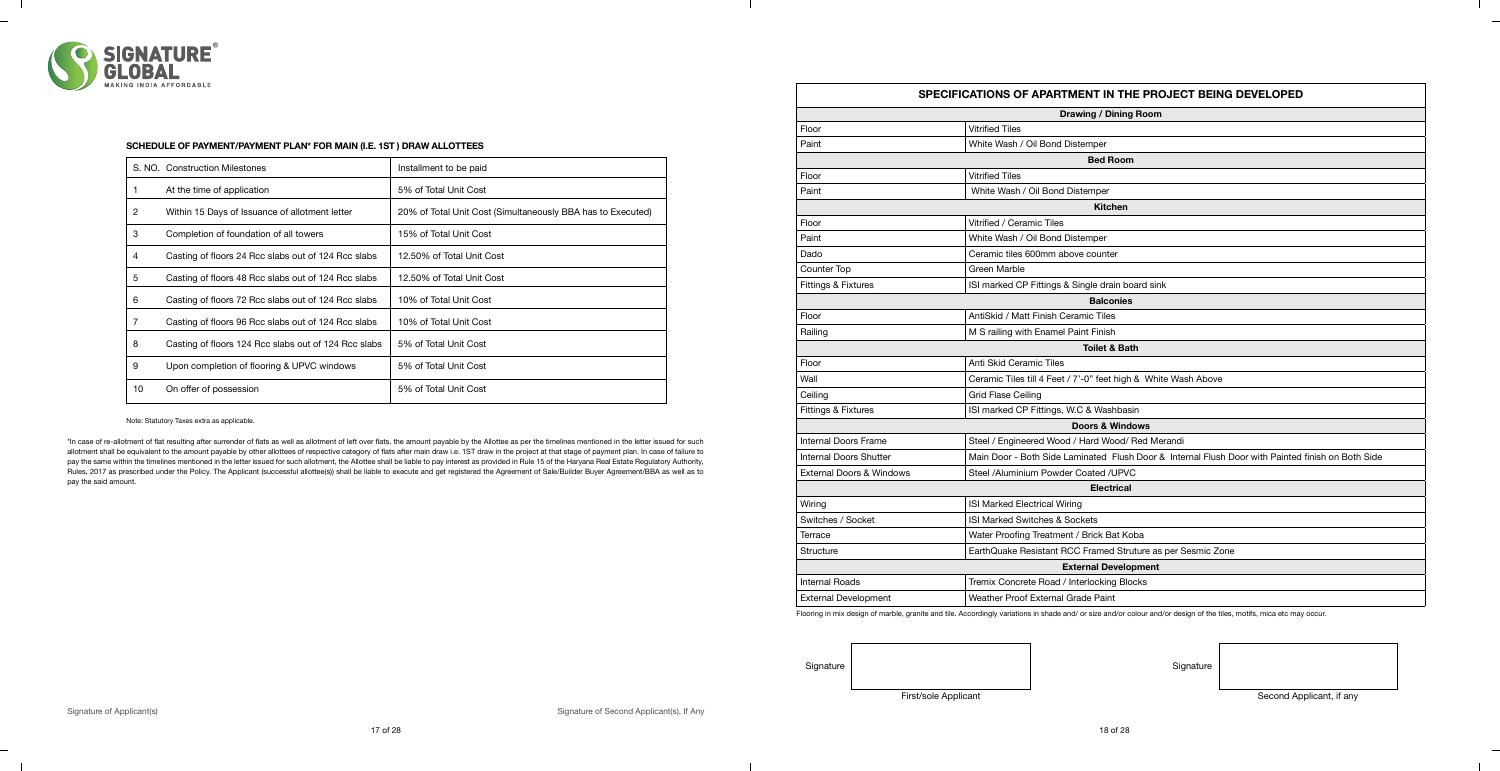# AFFIDAVIT BY IDENTIFIED BENEFICIARIES UNDER **PMAY SCHEME TOWN CATEGORY 1ST PREFERENCE**

 $\overline{\phantom{a}}$ 

 $\overline{\phantom{0}}$ 

(To Be Duly Notarized on Stamp Paper of ₹10/-)

# AFFIDAVIT BY IDENTIFIED BENEFICIARIES UNDER **PMAY SCHEME TOWN CATEGORY 1ST PREFERENCE**

(To Be Duly Notarized on Stamp Paper of  $\bar{r}$ 10/-)

I<u>,\_\_\_\_\_\_\_\_\_\_\_\_\_\_\_\_\_\_\_\_\_\_\_\_\_\_\_\_\_\_\_\_\_\_</u> (Aadhar No.\_\_\_\_\_\_\_\_\_\_\_\_\_\_\_\_\_\_\_\_\_\_\_\_\_\_\_\_\_\_) son/daughter/wife, of \_\_\_\_\_\_\_\_\_\_\_\_\_\_\_\_\_\_\_\_\_\_\_\_\_\_\_\_\_\_\_ aged

Superbia" proposed to e Housing Policy, 2013

DEPONENT **Sigmature (Co- Applicant)**   $\mathbb{R}$ 

 $\frac{1}{2}$ 

 $\overline{\phantom{0}}$ 

 $\Box$ 

DEPONENT **Signature (Sole/First Applicant)**

|                                     | (Aadhar No.                                                                                                                                                                                                                                                                                                                                                                                                                               | son/daughter/wife, of                                                            | aged                                                       |                                     | (Aadhar No.                                                                                                                                                                                                                                                                                                                                                                                                            |                                                                                     | son/daughter/wife, of |                          |
|-------------------------------------|-------------------------------------------------------------------------------------------------------------------------------------------------------------------------------------------------------------------------------------------------------------------------------------------------------------------------------------------------------------------------------------------------------------------------------------------|----------------------------------------------------------------------------------|------------------------------------------------------------|-------------------------------------|------------------------------------------------------------------------------------------------------------------------------------------------------------------------------------------------------------------------------------------------------------------------------------------------------------------------------------------------------------------------------------------------------------------------|-------------------------------------------------------------------------------------|-----------------------|--------------------------|
| about                               | years, Resident of                                                                                                                                                                                                                                                                                                                                                                                                                        | being the First Applicant do hereby solemnly affirm and state/declare as under:- |                                                            | about                               | years, Resident of                                                                                                                                                                                                                                                                                                                                                                                                     | being the Second/Co-Applicantdo hereby solemnly affirm and state/declare as under:- |                       |                          |
|                                     | That I have made an application for allotment of residential flat in Affordable Group Housing Colony named as "SignatureGlobal Superbia" proposed to<br>be developed by M/s. Sternal Buildcon Private Limited at Sector-95, Gurugram, Haryana under Government of Haryana Affordable Housing Policy, 2013<br>issued vide notification no . PF-27/48921 dated 19th Aug 2013 and amendments therein. I have read and understood the policy. |                                                                                  |                                                            |                                     | That I have made an application for allotment of residential flat in Affordable Group Housing Colony named as "SignatureGlobal Superbia" pr<br>be developed by M/s. Sternal Buildcon Private Limited at Sector-95, Gurugram, Haryana under Government of Haryana Affordable Housing Po<br>issued vide notification no . PF-27/48921 dated 19th Aug 2013 and amendments therein. I have read and understood the policy. |                                                                                     |                       |                          |
|                                     | 2. That I have not made any other application for allotment of flat in the aforesaid colony.                                                                                                                                                                                                                                                                                                                                              |                                                                                  |                                                            | 2.                                  | That I have not made any other application for allotment of flat in the aforesaid colony.                                                                                                                                                                                                                                                                                                                              |                                                                                     |                       |                          |
| No.                                 | That I, my spouse and my dependent children are identified beneficiaries of said TOWN CATEGORY as identified under PMAY Scheme Vide Registration<br><b>Dated</b>                                                                                                                                                                                                                                                                          |                                                                                  |                                                            | No.                                 | That I, my spouse and my dependent children are identified beneficiaries of said TOWN CATEGORY as identified under PMAY Scheme Vide Re<br><b>Dated</b>                                                                                                                                                                                                                                                                 |                                                                                     |                       |                          |
|                                     |                                                                                                                                                                                                                                                                                                                                                                                                                                           |                                                                                  | <b>DEPONENT</b><br><b>Signature (Sole/First Applicant)</b> |                                     |                                                                                                                                                                                                                                                                                                                                                                                                                        |                                                                                     |                       | Signature (Second/ Co- / |
| Verification:<br>concealed therein. | Verified that the contents of my above affidavit are true and correct to the best of my Knowledge, no part of it is wrong and nothing material has been                                                                                                                                                                                                                                                                                   |                                                                                  |                                                            | Verification:<br>concealed therein. | Verified that the contents of my above affidavit are true and correct to the best of my Knowledge, no part of it is wrong and nothing material has b                                                                                                                                                                                                                                                                   |                                                                                     |                       |                          |
| Verified at                         | on this                                                                                                                                                                                                                                                                                                                                                                                                                                   | _day of<br>month                                                                 | vear                                                       | Verified at                         | on this                                                                                                                                                                                                                                                                                                                                                                                                                | day of                                                                              | month                 | vear                     |

 $\mathbb{R}$ 

 $\mathbb{R}$ 

3. That I, my spouse and my dependent children are identified beneficiaries of said **TOWN CATEGORY** as identified under **PMAY Scheme Vide Registration** 

DEPONENT **Signature (Second/ Co- Applicant)**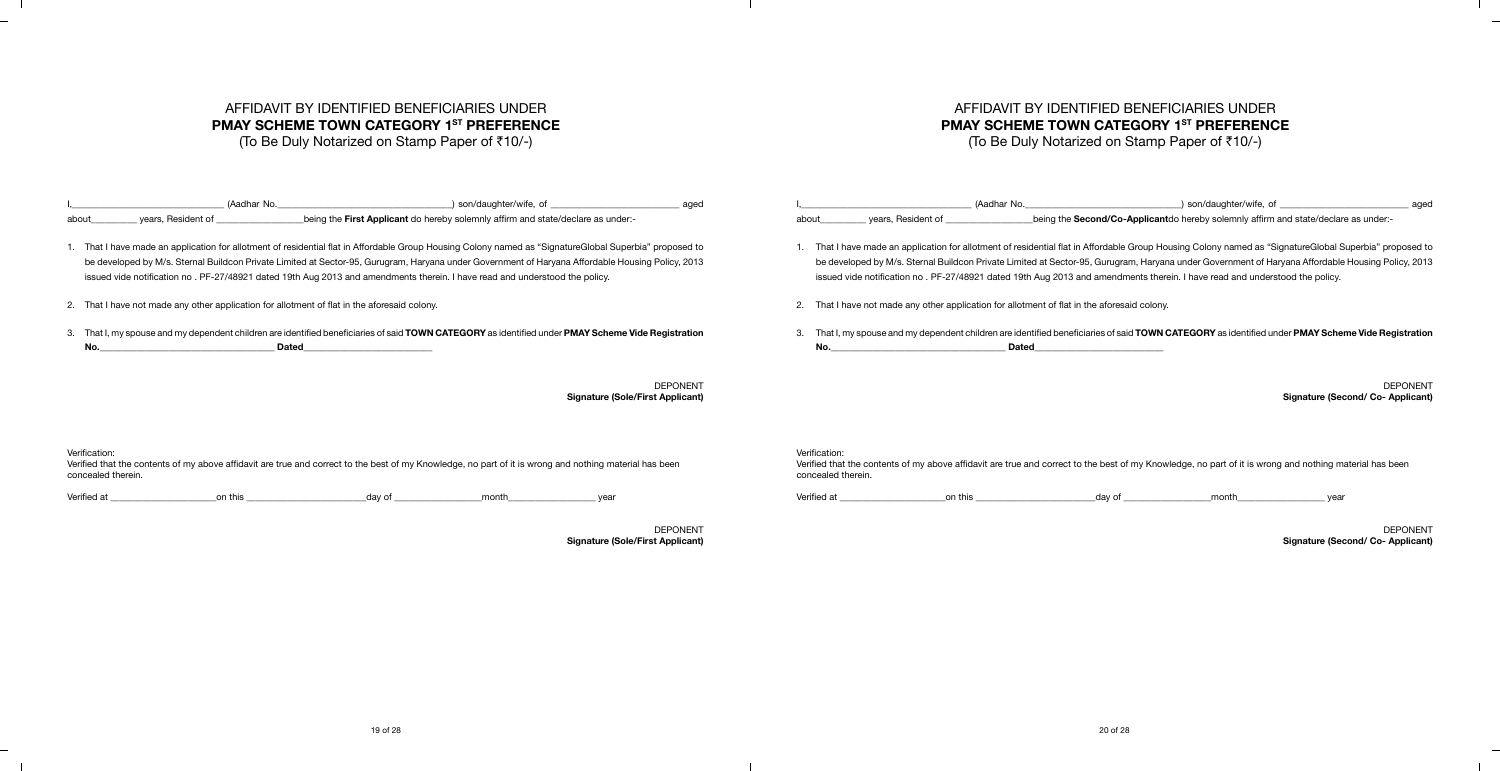# AFFIDAVIT BY IDENTIFIED BENEFICIARIES UNDER **PMAY SCHEME STATE CATEGORY 2ND PREFERENCE**

 $\overline{\phantom{0}}$ 

(To Be Duly Notarized on Stamp Paper of  $\bar{c}10/-$ )

## AFFIDAVIT BY IDENTIFIED BENEFICIARIES UNDER **PMAY SCHEME STATE CATEGORY 2ND PREFERENCE**

(To Be Duly Notarized on Stamp Paper of  $\bar{c}10/-$ )

 $\mathbb{R}$ 

 $\overline{\phantom{0}}$ 

 $\Box$ 

DEPONENT **Signature (Sole/First Applicant)**

| (Aadhar No.                                                                                                                                                                                                                                                                                                                                                                                                                                  | son/daughter/wife, of                                                            | aged                                                       |                                     | (Aadhar No.                                                                                                                                                                                                                                                                                                                                                                                                                               |                                                                                       | ) son/daughter/wife, of | aged about                                                 |
|----------------------------------------------------------------------------------------------------------------------------------------------------------------------------------------------------------------------------------------------------------------------------------------------------------------------------------------------------------------------------------------------------------------------------------------------|----------------------------------------------------------------------------------|------------------------------------------------------------|-------------------------------------|-------------------------------------------------------------------------------------------------------------------------------------------------------------------------------------------------------------------------------------------------------------------------------------------------------------------------------------------------------------------------------------------------------------------------------------------|---------------------------------------------------------------------------------------|-------------------------|------------------------------------------------------------|
| years, Resident of<br>about                                                                                                                                                                                                                                                                                                                                                                                                                  | being the First Applicant do hereby solemnly affirm and state/declare as under:- |                                                            |                                     | years, Resident of                                                                                                                                                                                                                                                                                                                                                                                                                        | being the Second/Co- Applicant do hereby solemnly affirm and state/declare as under:- |                         |                                                            |
| I. That I have made an application for allotment of residential flat in Affordable Group Housing Colony named as "SignatureGlobal Superbia" proposed to<br>be developed by M/s. Sternal Buildcon Private Limited at Sector-95, Gurugram, Haryana under Government of Haryana Affordable Housing Policy, 2013<br>issued vide notification no . PF-27/48921 dated 19th Aug 2013 and amendments therein. I have read and understood the policy. |                                                                                  |                                                            |                                     | That I have made an application for allotment of residential flat in Affordable Group Housing Colony named as "SignatureGlobal Superbia" proposed<br>to be developed by M/s. Sternal Buildcon Private Limited at Sector-95, Gurugram, Haryana under Government of Haryana Affordable Housing Policy,<br>2013 issued vide notification no . PF-27/48921 dated 19th Aug 2013 and amendments therein. I have read and understood the policy. |                                                                                       |                         |                                                            |
| 2. That I have not made any other application for allotment of flat in the aforesaid colony.                                                                                                                                                                                                                                                                                                                                                 |                                                                                  |                                                            |                                     | That I have not made any other application for allotment of flat in the aforesaid colony.                                                                                                                                                                                                                                                                                                                                                 |                                                                                       |                         |                                                            |
| 3. That, I, my spouse and my dependent children are identified beneficiaries of STATE CATEGORY as identified under PMAY Scheme Vide Registration<br><b>Dated</b><br>No.                                                                                                                                                                                                                                                                      |                                                                                  |                                                            | No.                                 | That, I, my spouse and my dependent children are identified beneficiaries of STATE CATEGORY as identified under PMAY Scheme Vide Registration                                                                                                                                                                                                                                                                                             | <b>Dated</b>                                                                          |                         |                                                            |
|                                                                                                                                                                                                                                                                                                                                                                                                                                              |                                                                                  | <b>DEPONENT</b><br><b>Signature (Sole/First Applicant)</b> |                                     |                                                                                                                                                                                                                                                                                                                                                                                                                                           |                                                                                       |                         | <b>DEPONENT</b><br><b>Signature (Second/Co- Applicant)</b> |
| Verification:<br>Verified that the contents of my above affidavit are true and correct to the best of my Knowledge, no part of it is wrong and nothing material has been<br>concealed therein.                                                                                                                                                                                                                                               |                                                                                  |                                                            | Verification:<br>concealed therein. | Verified that the contents of my above affidavit are true and correct to the best of my Knowledge, no part of it is wrong and nothing material has been                                                                                                                                                                                                                                                                                   |                                                                                       |                         |                                                            |
| Verified at<br>on this<br>dav of                                                                                                                                                                                                                                                                                                                                                                                                             | month<br>vear                                                                    |                                                            | Verified at                         | on this                                                                                                                                                                                                                                                                                                                                                                                                                                   | dav of                                                                                | month                   | vear                                                       |

 $\mathbb{R}$ 

 $\mathbb{R}$ 

DEPONENT **Signature (Second/Co- Applicant)**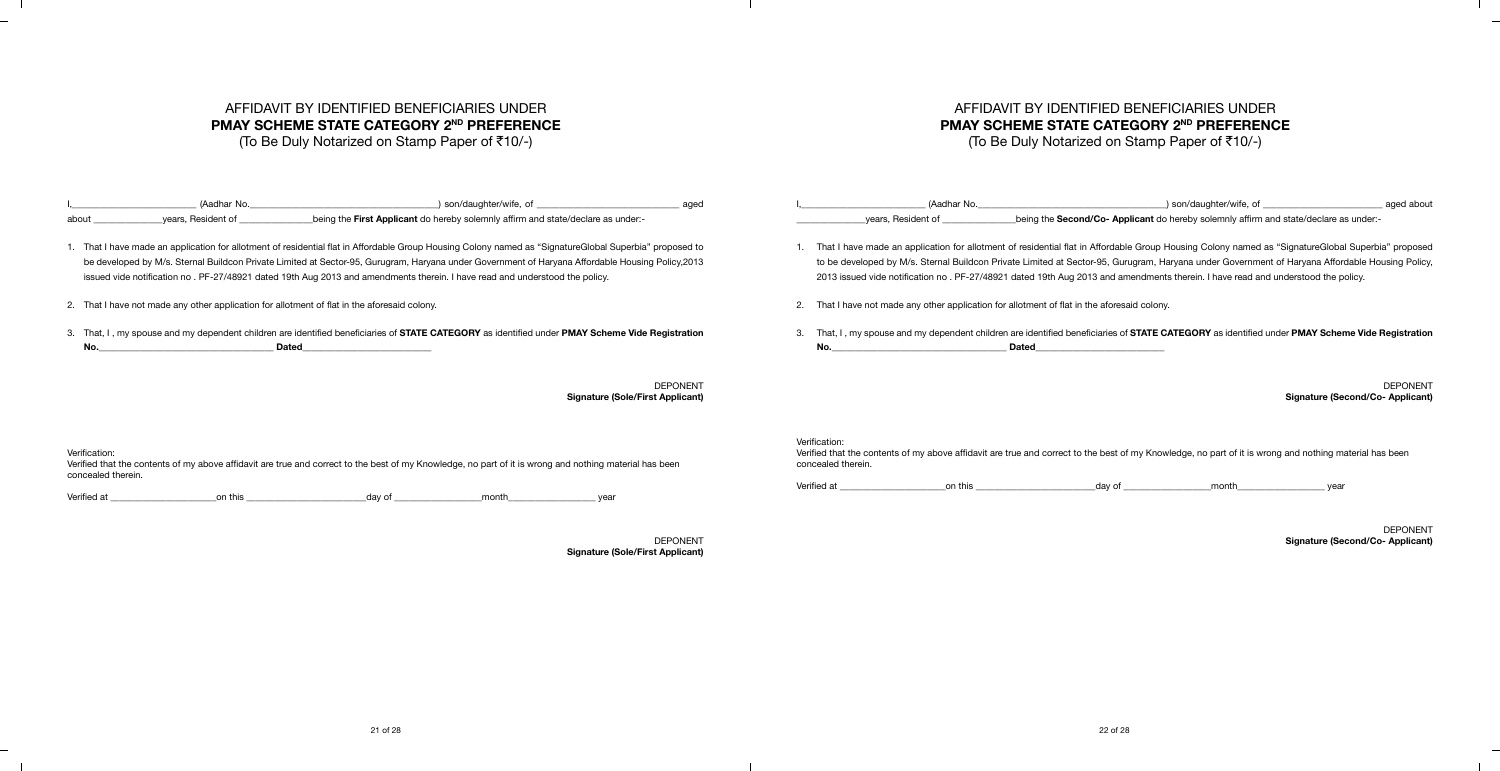### **AFFIDAVIT FOR NOT OWNING ANY APARTMENT/PLOT-3RD PREFRENCE**

(To Be Duly Notarized on Stamp Paper of ₹10/-)

Verified that the contents of my above affidavit are true and correct to the best of my Knowledge, no part of it is wrong and nothing material has been concealed therein.

|                                                                                              | (Aadhar No. | ) son/daughter/wife, of                                                                                                                                                                                                                                                                                                                                                                                                                     | aged about                                                 |               | (Aadhar No.                                                                                  | ) son/daughter/wife, of                                                                                                                                                                                                                                                                                                                                                                                                                     | aged about                                                 |
|----------------------------------------------------------------------------------------------|-------------|---------------------------------------------------------------------------------------------------------------------------------------------------------------------------------------------------------------------------------------------------------------------------------------------------------------------------------------------------------------------------------------------------------------------------------------------|------------------------------------------------------------|---------------|----------------------------------------------------------------------------------------------|---------------------------------------------------------------------------------------------------------------------------------------------------------------------------------------------------------------------------------------------------------------------------------------------------------------------------------------------------------------------------------------------------------------------------------------------|------------------------------------------------------------|
| years, Resident of                                                                           |             | being the First Applicant do hereby solemnly affirm and state/declare as under:-                                                                                                                                                                                                                                                                                                                                                            |                                                            |               | years, Resident of                                                                           | -being the Second/Co- Applicant do hereby solemnly affirm and state/declare as under:-                                                                                                                                                                                                                                                                                                                                                      |                                                            |
|                                                                                              |             | . That I have made an application for allotment of residential flat in Affordable Group Housing Colony named as "SignatureGlobal Superbia" proposed to<br>be developed by M/s. Sternal Buildcon Private Limited at Sector-95, Gurugram, Haryana under Government of Haryana Affordable Housing Policy, 2013<br>issued vide notification no . PF-27/48921 dated 19th Aug 2013 and amendments therein. I have read and understood the policy. |                                                            |               |                                                                                              | 1. That I have made an application for allotment of residential flat in Affordable Group Housing Colony named as "SignatureGlobal Superbia" proposed to<br>be developed by M/s. Sternal Buildcon Private Limited at Sector-95, Gurugram, Haryana under Government of Haryana Affordable Housing Policy,2013<br>issued vide notification no . PF-27/48921 dated 19th Aug 2013 and amendments therein. I have read and understood the policy. |                                                            |
| 2. That I have not made any other application for allotment of flat in the aforesaid colony. |             |                                                                                                                                                                                                                                                                                                                                                                                                                                             |                                                            |               | 2. That I have not made any other application for allotment of flat in the aforesaid colony. |                                                                                                                                                                                                                                                                                                                                                                                                                                             |                                                            |
|                                                                                              |             | 3. That I, my spouse and my dependent children are not the identified beneficiaries of either Town or under State Category as identified under PMAY Scheme                                                                                                                                                                                                                                                                                  |                                                            |               |                                                                                              | 3. That I, my spouse and my dependent children are not the identified beneficiaries of either Town or under State Category as identified under PMAY Scheme                                                                                                                                                                                                                                                                                  |                                                            |
|                                                                                              |             | 4. That I my spouse and my dependent children have not been allotted any flat under Haryana Affordable Housing Policy, 2013 and amendments therein.                                                                                                                                                                                                                                                                                         |                                                            |               |                                                                                              | 4. That I my spouse and my dependent children have not been allotted any flat under Haryana Affordable Housing Policy, 2013 and amendments therein.                                                                                                                                                                                                                                                                                         |                                                            |
|                                                                                              |             | 5. That I, my spouse and my dependent children have not been applied any flat under Haryana Affordable Housing Policy, 2013 and amendments therein.                                                                                                                                                                                                                                                                                         |                                                            |               |                                                                                              | 5. That I, my spouse and my dependent children have not been applied any flat under Haryana Affordable Housing Policy, 2013 and amendments therein.                                                                                                                                                                                                                                                                                         |                                                            |
| the urban areas in Haryana, UT of Chandigarh and NCT Delhi.                                  |             | 6. That I, my spouse and my dependent children do not own any Apartment/ Plot in any HUDA developed colony/ Sector or any licensed colony in any of                                                                                                                                                                                                                                                                                         |                                                            |               | the urban areas in Haryana, UT of Chandigarh and NCT Delhi.                                  | 6. That I, my spouse and my dependent children do not own any Apartment/ Plot in any HUDA developed colony/ Sector or any licensed colony in any of                                                                                                                                                                                                                                                                                         |                                                            |
|                                                                                              |             |                                                                                                                                                                                                                                                                                                                                                                                                                                             | <b>DEPONENT</b><br><b>Signature (Sole/First Applicant)</b> |               |                                                                                              |                                                                                                                                                                                                                                                                                                                                                                                                                                             | <b>DEPONENT</b><br><b>Signature (Second/Co- Applicant)</b> |
| Verification:                                                                                |             |                                                                                                                                                                                                                                                                                                                                                                                                                                             |                                                            | Verification: |                                                                                              | Verified that the contents of my above affidavit are true and correct to the best of my Knowledge, no part of it is wrong and nothing material has been                                                                                                                                                                                                                                                                                     |                                                            |

 $\Box$ 

 $\Box$ 

Verified at \_\_\_\_\_\_\_\_\_\_\_\_\_\_\_\_\_\_\_\_\_\_\_on this \_\_\_\_\_\_\_\_\_\_\_\_\_\_\_\_\_\_\_\_\_\_\_\_\_\_day of \_\_\_\_\_\_\_\_\_\_\_\_\_\_\_\_\_\_\_month\_\_\_\_\_\_\_\_\_\_\_\_\_\_\_\_\_\_\_ year

DEPONENT **Signature (Sole/First Applicant)**

### **AFFIDAVIT FOR NOT OWNING ANY APARTMENT/PLOT-3RD PREFRENCE**

(To Be Duly Notarized on Stamp Paper of  $\bar{\tau}$ 10/-)

 $\mathbb{R}$ 

 $\overline{\phantom{0}}$ 

 $\Box$ 

Verified that the contents of my above affidavit are true and correct to the best of my Knowledge, no part of it is wrong and nothing material has been concealed therein.

Verified at \_\_\_\_\_\_\_\_\_\_\_\_\_\_\_\_\_\_\_\_\_\_\_on this \_\_\_\_\_\_\_\_\_\_\_\_\_\_\_\_\_\_\_\_\_\_\_\_\_\_day of \_\_\_\_\_\_\_\_\_\_\_\_\_\_\_\_\_\_\_month\_\_\_\_\_\_\_\_\_\_\_\_\_\_\_\_\_\_\_ year

DEPONENT **Signature (Second/Co- Applicant)**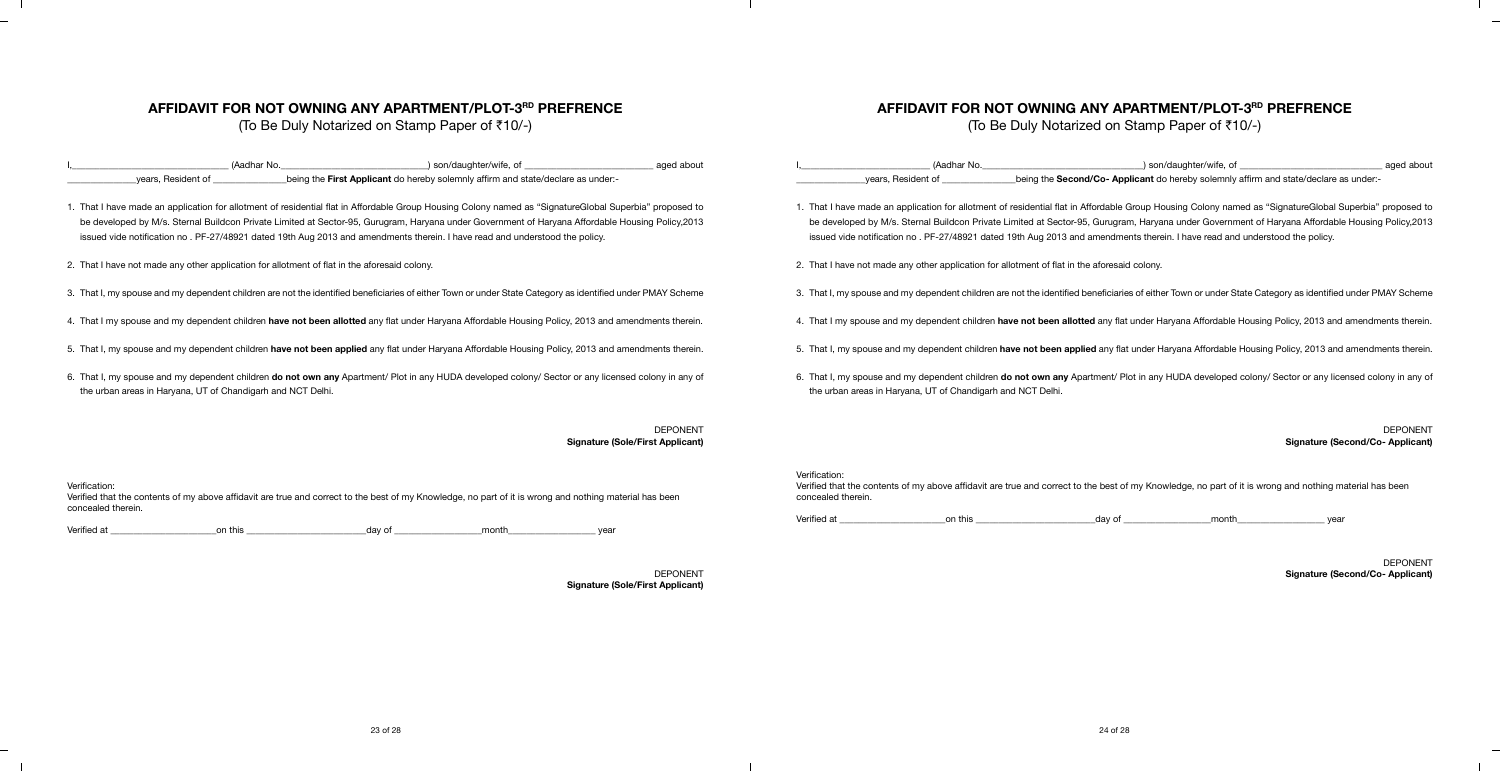## **AFFIDAVIT FOR OWNING APARTMENT/PLOT-4TH PREFRENCE**

 $\sim$  1.

 $\overline{\phantom{a}}$ 

 $\overline{\phantom{0}}$ 

(To Be Duly Notarized on Stamp Paper of  $\bar{c}10/-$ )

# **AFFIDAVIT FOR OWNING APARTMENT/PLOT-4TH PREFRENCE**

a Tan

 $\overline{\phantom{a}}$ 

 $\overline{\phantom{0}}$ 

 $\mathbb{R}^n$ 

(To Be Duly Notarized on Stamp Paper of  $\bar{c}10/-$ )

|                                         | (Aadhar No.                                                                                                                                                                                                                                                                                                                                                                                                                              |                                                                                                                       | ) son/daughter/wife, of                                                           |                                         |                    | (Aadhar No.                                                                                  | _) son/daughter/wife, of                                                                                                                                                                                                                                                                                                                                                                                                                    | aged                                    |
|-----------------------------------------|------------------------------------------------------------------------------------------------------------------------------------------------------------------------------------------------------------------------------------------------------------------------------------------------------------------------------------------------------------------------------------------------------------------------------------------|-----------------------------------------------------------------------------------------------------------------------|-----------------------------------------------------------------------------------|-----------------------------------------|--------------------|----------------------------------------------------------------------------------------------|---------------------------------------------------------------------------------------------------------------------------------------------------------------------------------------------------------------------------------------------------------------------------------------------------------------------------------------------------------------------------------------------------------------------------------------------|-----------------------------------------|
| aged about                              | years, Resident of                                                                                                                                                                                                                                                                                                                                                                                                                       |                                                                                                                       | _being the First Applicant do hereby solemnly affirm and state/declare as under:- |                                         | about              | vears, Resident of                                                                           | _being the Second/Co- Applicant do hereby solemnly affirm and state/declare as under:-                                                                                                                                                                                                                                                                                                                                                      |                                         |
|                                         | That I have made an application for allotment of residential flat in Affordable Group Housing Colony named as "SignatureGlobal Superbia" proposed to<br>be developed by M/s. Sternal Buildcon Private Limited at Sector-95, Gurugram, Haryana under Government of Haryana Affordable Housing Policy, 2013<br>issued vide notification no. PF-27/48921 dated 19th Aug 2013 and amendments therein. I have read and understood the policy. |                                                                                                                       |                                                                                   |                                         |                    |                                                                                              | 1. That I have made an application for allotment of residential flat in Affordable Group Housing Colony named as "SignatureGlobal Superbia" proposed to<br>be developed by M/s. Sternal Buildcon Private Limited at Sector-95, Gurugram, Haryana under Government of Haryana Affordable Housing Policy, 2013<br>issued vide notification no. PF-27/48921 dated 19th Aug 2013 and amendments therein. I have read and understood the policy. |                                         |
|                                         | 2. That I have not made any other application for allotment of flat in the aforesaid colony.                                                                                                                                                                                                                                                                                                                                             |                                                                                                                       |                                                                                   |                                         |                    | 2. That I have not made any other application for allotment of flat in the aforesaid colony. |                                                                                                                                                                                                                                                                                                                                                                                                                                             |                                         |
| Scheme                                  | 3. That I, my spouse and my dependent children are not the identified beneficiaries of either Town or under State Category as identified under PMAY                                                                                                                                                                                                                                                                                      |                                                                                                                       |                                                                                   |                                         | Scheme             |                                                                                              | 3. That I, my spouse and my dependent children are not the identified beneficiaries of either Town or under State Category as identified under PMAY                                                                                                                                                                                                                                                                                         |                                         |
| yes, provide details as required below  | That I, my spouse and my dependent children have not been allotted any flat under Haryana Affordable Housing Policy, 2013 and amendments therein. If                                                                                                                                                                                                                                                                                     |                                                                                                                       |                                                                                   |                                         |                    | yes, provide details as required below                                                       | 4. That I, my spouse and my dependent children have not been allotted any flat under Haryana Affordable Housing Policy, 2013 and amendments therein. If                                                                                                                                                                                                                                                                                     |                                         |
| Details of allotment as follows         |                                                                                                                                                                                                                                                                                                                                                                                                                                          |                                                                                                                       |                                                                                   |                                         |                    | Details of allotment as follows                                                              |                                                                                                                                                                                                                                                                                                                                                                                                                                             |                                         |
| • Person in whose name flat allotted    |                                                                                                                                                                                                                                                                                                                                                                                                                                          |                                                                                                                       |                                                                                   |                                         |                    | • Person in whose name flat allotted                                                         | <u> 1980 - Johann Barn, mars ann an t-Amhain ann an t-Amhain an t-Amhain an t-Amhain an t-Amhain an t-Amhain an t-</u>                                                                                                                                                                                                                                                                                                                      |                                         |
| • Flat Number                           | Address                                                                                                                                                                                                                                                                                                                                                                                                                                  | <u> 1989 - Johann Harry Harry Harry Harry Harry Harry Harry Harry Harry Harry Harry Harry Harry Harry Harry Harry</u> |                                                                                   |                                         | • Flat Number      | Address                                                                                      |                                                                                                                                                                                                                                                                                                                                                                                                                                             |                                         |
| • Name of Affordable Group Housing      |                                                                                                                                                                                                                                                                                                                                                                                                                                          |                                                                                                                       |                                                                                   |                                         |                    | • Name of Affordable Group Housing                                                           |                                                                                                                                                                                                                                                                                                                                                                                                                                             |                                         |
|                                         | • Name and address of Developer/ Agency                                                                                                                                                                                                                                                                                                                                                                                                  |                                                                                                                       |                                                                                   |                                         |                    | • Name and address of Developer/ Agency                                                      |                                                                                                                                                                                                                                                                                                                                                                                                                                             |                                         |
| yes, provide details as required below. | . That I, my spouse and my dependent children have not been applied any flat under Haryana Affordable Housing Policy, 2013 and amendments therein. If                                                                                                                                                                                                                                                                                    |                                                                                                                       |                                                                                   |                                         |                    | yes, provide details as required below.                                                      | 5. That I, my spouse and my dependent children have not been applied any flat under Haryana Affordable Housing Policy, 2013 and amendments therein. If                                                                                                                                                                                                                                                                                      |                                         |
| Details of allotment as follows         |                                                                                                                                                                                                                                                                                                                                                                                                                                          |                                                                                                                       |                                                                                   |                                         |                    | Details of allotment as follows                                                              |                                                                                                                                                                                                                                                                                                                                                                                                                                             |                                         |
|                                         |                                                                                                                                                                                                                                                                                                                                                                                                                                          |                                                                                                                       |                                                                                   |                                         |                    |                                                                                              |                                                                                                                                                                                                                                                                                                                                                                                                                                             |                                         |
|                                         |                                                                                                                                                                                                                                                                                                                                                                                                                                          |                                                                                                                       |                                                                                   |                                         |                    |                                                                                              |                                                                                                                                                                                                                                                                                                                                                                                                                                             |                                         |
| • Address                               |                                                                                                                                                                                                                                                                                                                                                                                                                                          |                                                                                                                       |                                                                                   |                                         | • Address          |                                                                                              |                                                                                                                                                                                                                                                                                                                                                                                                                                             |                                         |
| • Name of Affordable Group Housing      |                                                                                                                                                                                                                                                                                                                                                                                                                                          |                                                                                                                       |                                                                                   |                                         |                    |                                                                                              |                                                                                                                                                                                                                                                                                                                                                                                                                                             |                                         |
|                                         | • Name and address of Developer/ Agency                                                                                                                                                                                                                                                                                                                                                                                                  |                                                                                                                       |                                                                                   |                                         |                    | . Name and address of Developer/ Agency                                                      |                                                                                                                                                                                                                                                                                                                                                                                                                                             |                                         |
|                                         | 6. That I, my spouse and my dependent children will retain only one flat allotted under Affordable Housing Policy, 2013 and amendments therein.                                                                                                                                                                                                                                                                                          |                                                                                                                       |                                                                                   |                                         |                    |                                                                                              | 6. That I, my spouse and my dependent children will retain only one flat allotted under Affordable Housing Policy, 2013 and amendments therein.                                                                                                                                                                                                                                                                                             |                                         |
|                                         | 7. That I, my spouse and my dependent children own an Apartment/ Plot in any HUDA developed colony/ Sector or any licensed colony in any of the urban<br>areas in Haryana, UT of Chandigarh and NCT Delhi, If yes, provide as required below.                                                                                                                                                                                            |                                                                                                                       |                                                                                   |                                         |                    | areas in Haryana, UT of Chandigarh and NCT Delhi, If yes, provide as required below.         | 7. That I, my spouse and my dependent children own an Apartment/ Plot in any HUDA developed colony/ Sector or any licensed colony in any of the urban                                                                                                                                                                                                                                                                                       |                                         |
|                                         |                                                                                                                                                                                                                                                                                                                                                                                                                                          |                                                                                                                       |                                                                                   |                                         |                    |                                                                                              |                                                                                                                                                                                                                                                                                                                                                                                                                                             |                                         |
| • Address                               |                                                                                                                                                                                                                                                                                                                                                                                                                                          |                                                                                                                       |                                                                                   |                                         |                    |                                                                                              |                                                                                                                                                                                                                                                                                                                                                                                                                                             |                                         |
|                                         |                                                                                                                                                                                                                                                                                                                                                                                                                                          |                                                                                                                       |                                                                                   | <b>DEPONENT</b>                         |                    |                                                                                              |                                                                                                                                                                                                                                                                                                                                                                                                                                             | <b>DEPONENT</b>                         |
|                                         |                                                                                                                                                                                                                                                                                                                                                                                                                                          |                                                                                                                       |                                                                                   | <b>Signature (Sole/First Applicant)</b> |                    |                                                                                              |                                                                                                                                                                                                                                                                                                                                                                                                                                             | <b>Signature (Second/Co- Applicant)</b> |
|                                         |                                                                                                                                                                                                                                                                                                                                                                                                                                          |                                                                                                                       |                                                                                   |                                         | Verification:      |                                                                                              |                                                                                                                                                                                                                                                                                                                                                                                                                                             |                                         |
| Verification:                           |                                                                                                                                                                                                                                                                                                                                                                                                                                          |                                                                                                                       |                                                                                   |                                         | concealed therein. |                                                                                              | Verified that the contents of my above affidavit are true and correct to the best of my Knowledge, no part of it is wrong and nothing material has been                                                                                                                                                                                                                                                                                     |                                         |
| concealed therein.                      | Verified that the contents of my above affidavit are true and correct to the best of my Knowledge, no part of it is wrong and nothing material has been                                                                                                                                                                                                                                                                                  |                                                                                                                       |                                                                                   |                                         | Verified at        | on this                                                                                      | _day of<br>month                                                                                                                                                                                                                                                                                                                                                                                                                            | vear                                    |
| Verified at                             | on this                                                                                                                                                                                                                                                                                                                                                                                                                                  | day of                                                                                                                | month                                                                             | year                                    |                    |                                                                                              |                                                                                                                                                                                                                                                                                                                                                                                                                                             |                                         |
|                                         |                                                                                                                                                                                                                                                                                                                                                                                                                                          |                                                                                                                       |                                                                                   |                                         |                    |                                                                                              |                                                                                                                                                                                                                                                                                                                                                                                                                                             | <b>DEPONENT</b>                         |
|                                         |                                                                                                                                                                                                                                                                                                                                                                                                                                          |                                                                                                                       |                                                                                   | <b>DEPONENT</b>                         |                    |                                                                                              |                                                                                                                                                                                                                                                                                                                                                                                                                                             | <b>Signature (Second/Co- Applicant)</b> |
|                                         |                                                                                                                                                                                                                                                                                                                                                                                                                                          |                                                                                                                       |                                                                                   | <b>Signature (Sole/First Applicant)</b> |                    |                                                                                              |                                                                                                                                                                                                                                                                                                                                                                                                                                             |                                         |

 $\mathbb{R}$ 

 $\mathbb{R}$